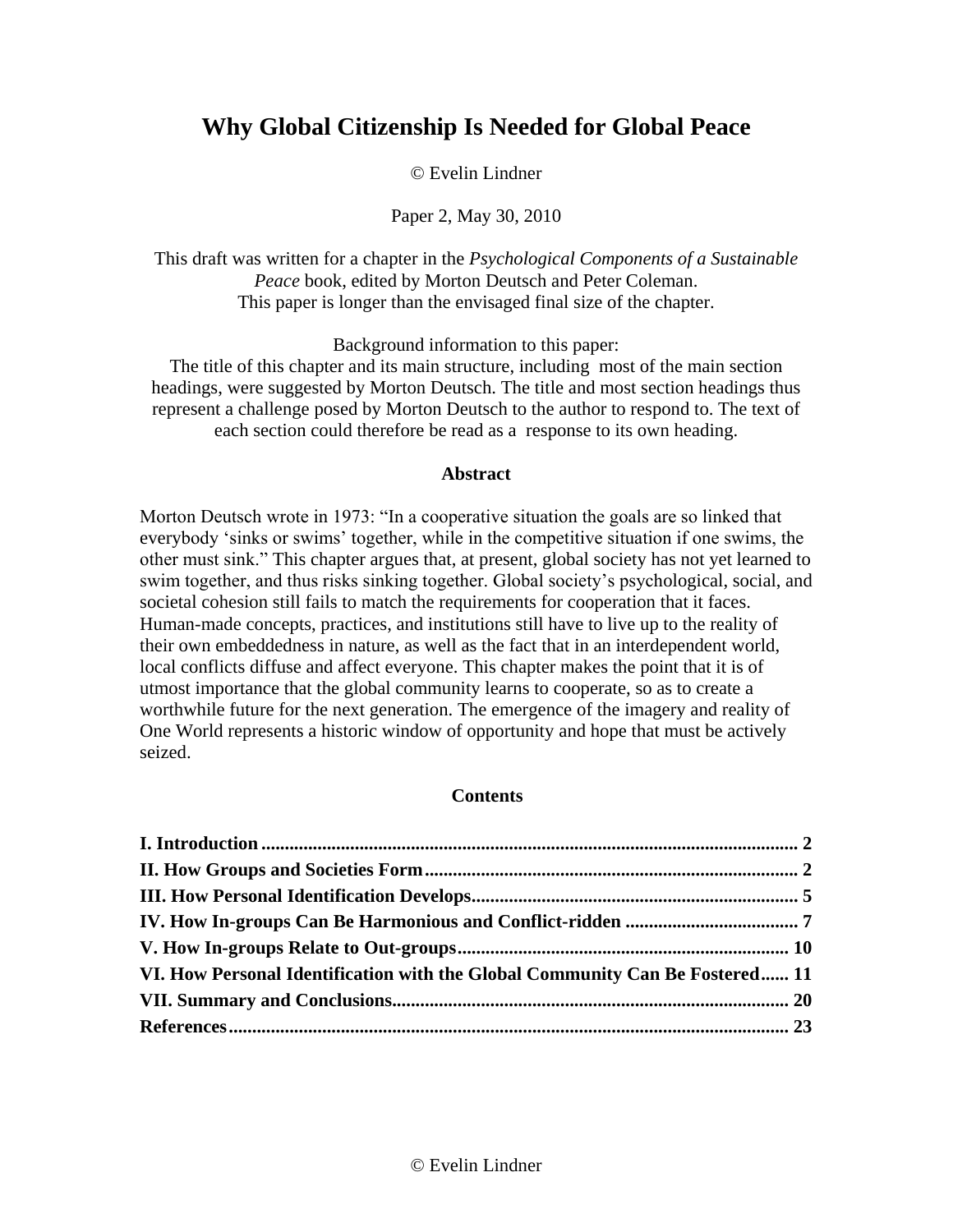## **I. Introduction**

<span id="page-1-0"></span>This main focus of this chapter is the question of how personal identification with a global cooperative community can be fostered in ways that are conducive to global harmony. The need for global identification arises from the increase in global interdependence. Morton Deutsch explains: "In a cooperative situation the goals are so linked that everybody 'sinks or swims' together, while in the competitive situation if one swims, the other must sink" (Deutsch, 1973a, p. 22). Philosopher Avishai Margalit uses the word *decency* to describe the kind of harmony that is called for, namely harmony in which everybody is entitled to equal respect and dignity (Margalit, 1996).

The main section of this chapter is section VI. The first five sections prepare the ground. The first section begins with a brief look at how groups and societies form. Then, the development of personal identification with a group is addressed. Subsequently, the role of dignity and respect within in-groups is examined. Particular emphasis is given to the fact that harmony can transmute into conflict when norms change, for example, when human rights ideals introduce the expectation that everybody is entitled to equal respect. The next section addresses the fact that harmonious in-group relations do not necessarily result in harmonious out-group relations—on the contrary, in-group harmony may even be constructed on out-group enmity. The chapter concludes with a summary that highlights the principle of *unity in diversity* as core ingredient of decent harmony. Unity in diversity protects against disharmony that flows from too much uniformity or division.

#### **II. How Groups and Societies Form**

<span id="page-1-1"></span> In light of the great variety of groups and societies, it is unlikely that there is a single answer to the question of how a collection of individuals or societies comes to be a cooperative system. Nevertheless, it seems possible to identify several minimal conditions that must be met before a collection of individuals or groups will turn into a cooperative system. In the following, some of these conditions are examined, for instance, the choice to be cooperative, effective communication and coordination, successful bargaining, and mutual trust.

*The Choice to Cooperate.*The desirability of cooperation is determined by the gains, pleasures, and values one hopes to realize through it; its undesirability by the costs, pains, and devalues one expects. Clearly, a choice to cooperate is unlikely if it is anticipated that the "negative" will outweigh the "positive"—unless cooperation is chosen as the lesser evil. To choose to cooperate, additionally, involves the expectation that the other(s) will also choose to cooperate (or can be induced to make this choice).

Willingness to cooperate can be increased by raising consciousness of its advantages. Great visionary leaders play a significant role. In South Africa, Nelson Mandela, for instance, advocated cooperation even with former oppressors. He included them into national cooperation, thus avoiding the path taken in Rwanda, where the former elite was targeted with genocide.

Willingness to cooperate can also increase in contexts that force common superordinate goals to the fore. In the face of imminent threat from enemy attack, for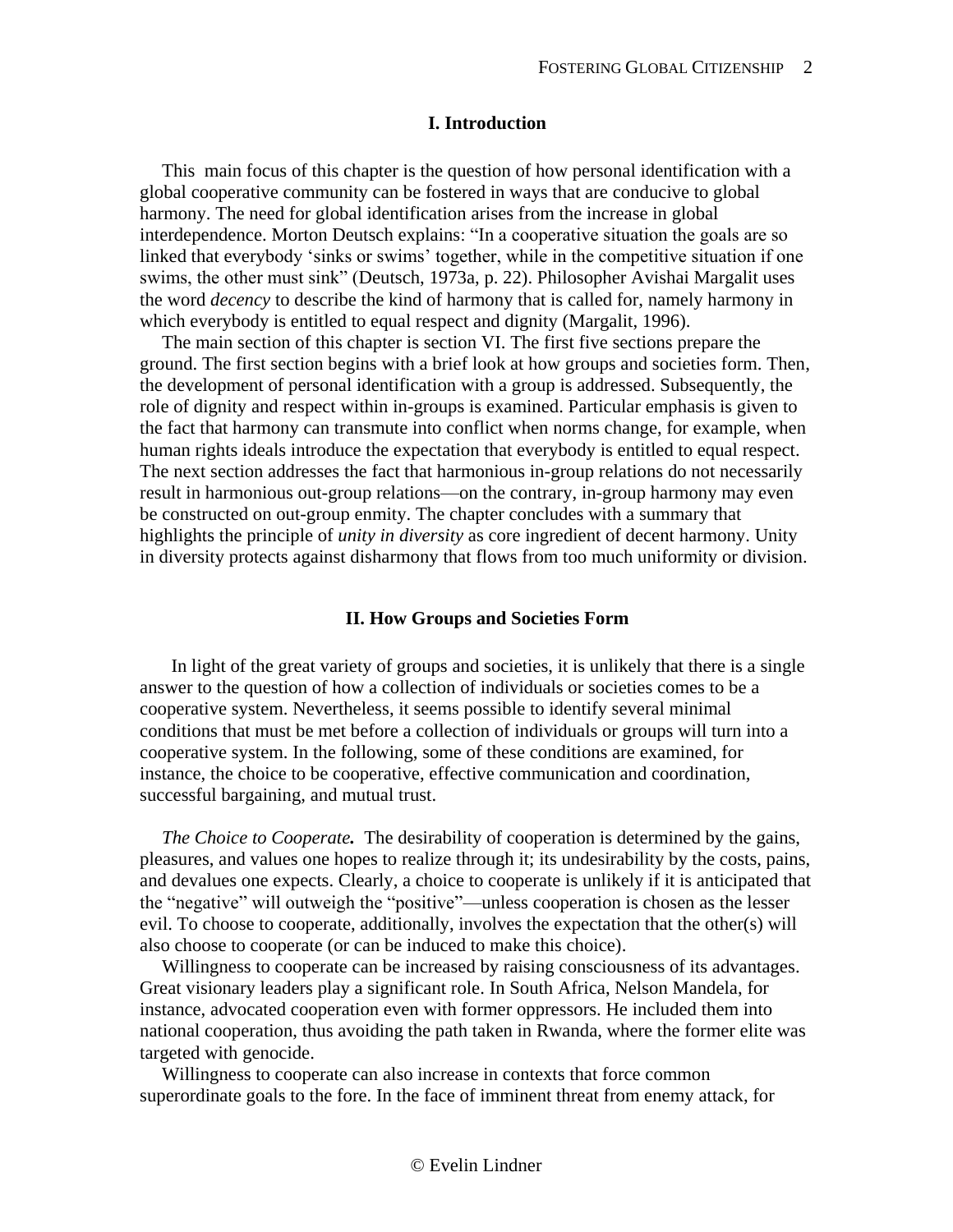instance, even the bitterest rivals may cooperate, if only for a certain period. Compelling contexts can emerge unintentionally or be implemented intentionally (this refers to the topic of *framing*, which is discussed in more detail further down).

At the present historical juncture, the overall context calls for global cooperation. Global climate change, loss of biological and cultural diversity, economic crises, and the overuse of the planet's resources all represent common superordinate challenges. This context is historically so novel, however, that awareness is still lacking. Awareness needs therefore to be raised if the international community is to grasp the fact that these challenges represent a compelling push for cooperation. The appropriate attention to these challenges represents the most pressing common superordinate goal for the international community.

*Communication and Coordination.* When people have no means to meet or communicate, they cannot form a group. Physical geographical propinquity is the most uncomplicated path to getting in touch. Immediate physical propinquity loses its significance, however, when communication and transportation technologies become stronger. The most recent technological revolution that affects communication and coordination is the internet. The internet transcends geographical distances and creates propinquity through digital means. It has never been as easy as now for people with similar interests to find one another, and this not just locally, but on a global scale. The obstacles still in the way are the digital divide and political censorship.

Topical books describe and underpin this new trend which facilitates global coordination across fault lines as never before: *The Information Age* (Castells, 1996), is a classic by now, and *Here Comes Everybody: The Power of Organizing without Organizations* (Shirky, 2008) is as evocative a title as is *Against the Machine: Being Human in the Age of the Electronic Mob* (Siegel, 2008).

*Bargaining.* Bargaining entails a problem of mutuality. Potential cooperators must resolve differences with regard to the terms of their cooperation, otherwise cooperation will not take place.

The term *bargaining* is often associated with money transactions, yet, bargaining is a characteristic of all social relationships. Anthropologist Alan Page Fiske found that people, most of the time and in all cultures, use just four elementary and universal forms or relational models for organizing most aspects of sociality (Fiske, 1991). These models are (1) *communal sharing*, CS, (2) *authority ranking*, AR, (3) *equality matching*, EM, and (4) *market pricing*, MP. Family life is often informed by communal sharing. Trust, love, care, and intimacy can prosper in this context. Authority ranking involves asymmetry among people who are ordered along vertical hierarchical social dimensions. Equality matching implies a model of balance such as in turn taking, for instance, in car pools or babysitting cooperatives. Market pricing builds on a model of proportionality with respect to ratios and rates.

Bargaining takes place in all four modes of sociality, as well as between them. As to market pricing, for instance, sellers of products hope to realize high profits, while buyers aspire to make inexpensive deals. Also the appropriateness and legitimacy of rank can be the object of bargaining; a child might wish to re-negotiate parental authority, and revolution is but another word for the attempt to re-calibrate rank. The equivalence of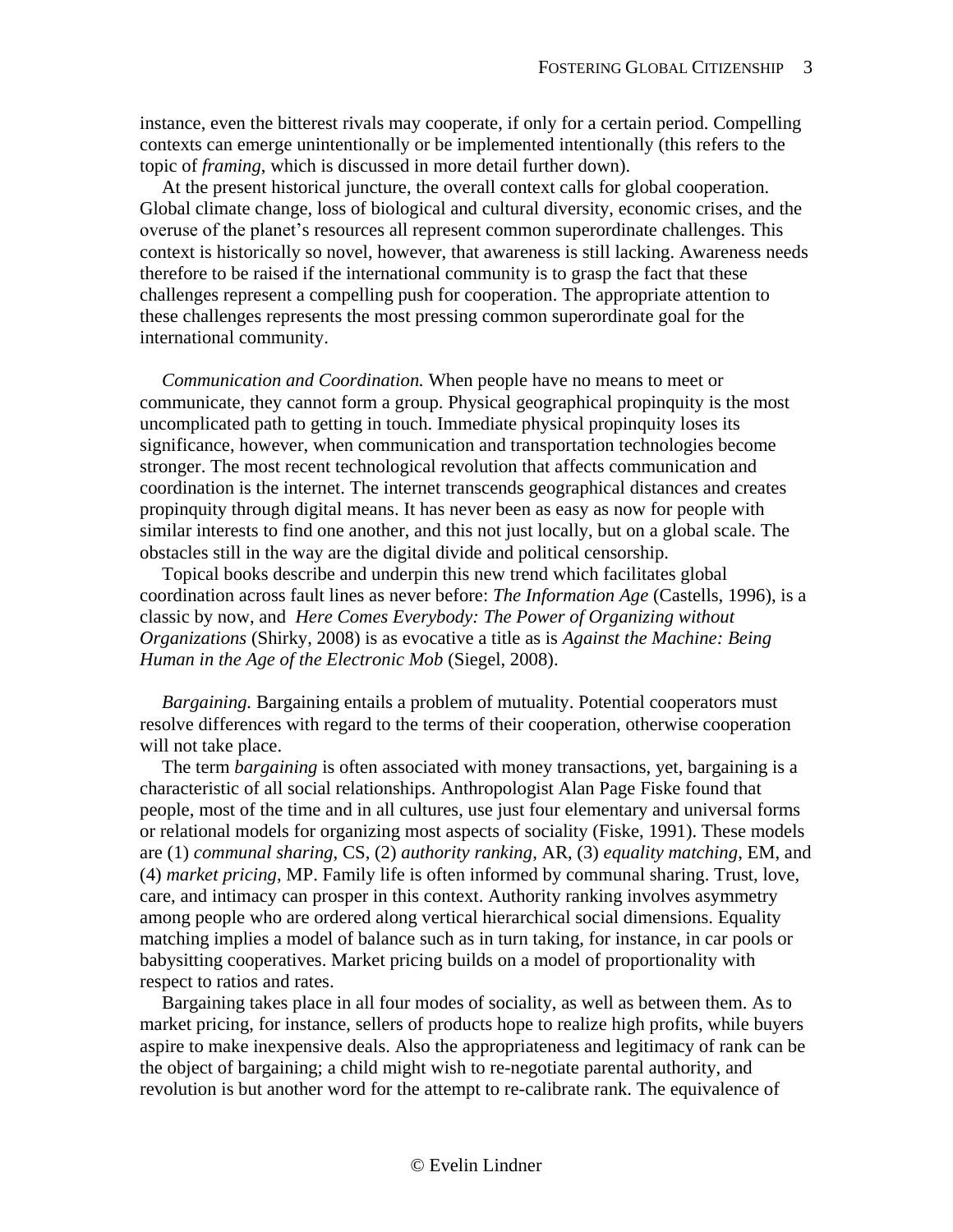exchange can also be controversial; does my support for you really match yours for me? As to bargaining between modes of sociality, present economic crises put in question whether or not market pricing ought to trump communal sharing also in the future.

The benefits of a cooperative approach to bargaining tend to outweigh competitive orientations, and this is particularly relevant in a context of interdependence. Since interconnectedness is on the increase world-wide, this insight applies specifically to present times. "Every war has two losers" is an evocative saying by Oregon poet William Stafford. In a context of increasing global interdependence, the defeat or victory of one side easily transmutes into a shared loss for all. Also the present overuse of Earth's resources illustrates this point. Giving primacy to market pricing and let a few exploite recourses so as to maximize their profits in the short-term, produces long-term unsustainability for all. "Shared gain is better than shared loss," this is the "bargain" that is offered to huamanity by the fact that the human habitat is finite in its surface and resources, that there is no other way to go, and that we are all in it together. This set of circumstances has the potential to push all players into cooperation.

*Trust.* The *prisoner's dilemma* game can be used to illustrate the core problem of trust (Deutsch, 1973c). In the story-line of this game, two prisoners are given the chance to cooperate or betray one another. The police has insufficient evidence and speaks to each of them in their separate cells, offering them the same proposition: each prisoner must choose to betray the other or remain silent. If both stick to protecting the other, both will be sentenced to only six months in jail. If both betray one another, each will receive a five-year sentence. However, if only one betrays the other, while the other stays loyal, the traitor will go free and the loyal accomplice will receive the full 10-year sentence. How should the prisoners act?

In the original version of this game, each player is assured that the other would not know about the betrayal before the end of the investigation. In the *iterated* prisoner's dilemma, the game is played repeatedly, and each player has an opportunity to punish the other player for previous non-cooperation.

Political scientist Robert Axelrod explored computer models of the iterated prisoner's dilemma game (Axelrod, 1990). What he found was that one strategy is extraordinarily successful and outperforms all other strategies, namely, the *evolutionary tit-for-tat*  strategy or *reciprocal altruism*. When people make it a rule to start out by approaching others with kindness and helpfulness, but refuse to help people who cheat, rather than being kind unconditionally or regard cheating as the norm, the group will be more stable in the long term and its members will be protected from freeriders and predators. This approach will also increase the benefits of cooperation over time and will create a more cooperative culture, a culture in which cheating loses ground. Deutsch calls this phenomenon *Deutsch's crude law of social relations*—"Cooperation breeds cooperation, while competition breeds competition" (Deutsch, 1973b, p. 367). Cooperating is thus the most intelligently selfish strategy people can employ when they are involved in long-term relationships with others, meet repeatedly, and know that they may depend on each other in the future.

Globalization has malign aspects, however, it also has very benign aspects that merit attention. The emergence of One World, or the *ingathering* of the human tribes, as anthropologists describe it, increases the above described set of conditions through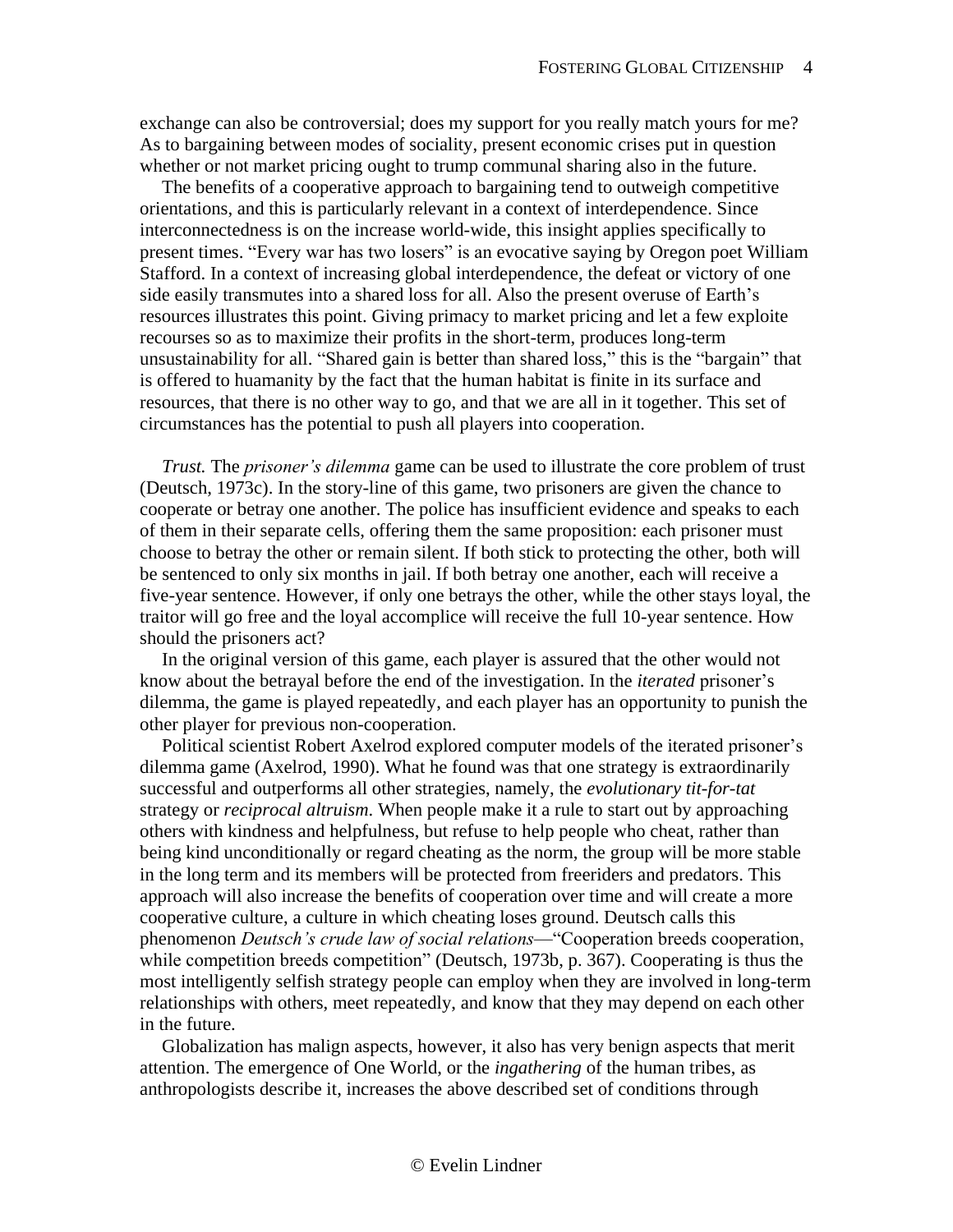growing global interdependence. While the human species has always been biologically united, it is now becoming socially united. "Over the last ten thousand years, there has been one fairly steady trend in our history: the ingathering of the tribes of the earth, their incorporation into larger and larger groups, the gradual unification of humanity into a single interacting and interdependent community. For the first time since the origin of our species, humanity is in touch with itself" (Ury, 1999, xvii). In other words, the emergence of One World represents an unprecedented historic window of opportunity for trust to grow and cooperation to inform mainstream global culture. This cooperation, if realized, has the potential to eventually mend the malign aspects of globalization.

#### **III. How Personal Identification Develops**

<span id="page-4-0"></span>Social psychologist George J. McCall differentiated two main types of bonds: first, bonds that hold a person in a group even if she would like to leave, and second, connections that pull a person toward a group in a more deliberate fashion (McCall, 1970). The first type, McCall labeled "restraining bonds," the second "attracting bonds."

Both kinds of bonds are constructed. Restraining bonds are culturally constructed at the level of the collective, while attracting bonds are constructed at the individual level. One is usually born into bonds such as family, sex, racial, ethnic, and national group membership. It requires a much greater effort to redefine and change restraining bonds than attracting bonds, both at the individual and collective level. To construct new restraining bonds at the collective level is hardest, not least since it requires the cooperation of a large enough group of committed people to enact new cultural, social, and societal definitions and structures. The chances for a sizeable enough group of people to cooperate on such a task are limited by the relative weakness of the forces of attraction. The chances are even smaller in a cultural context that ascribes non-cooperation and competition. This is particularly relevant for this chapter, since contemporary free market culture encourages people to compete.

Group identification has numerous psychological functions. They are conceptualized, among others, in social identity theory, as founded by social psychologists Henri Tajfel and John Turner (Tajfel & Turner, 1979). Tajfel and Turner suggest that the social part of our identity derives from the groups to which we belong. They theorize that we, by favoring attributes of our own groups over those of out-groups, acquire a positive sense of who we are, and an understanding of how we should act toward in-group and outgroup members (Tajfel, 1981). In other words, the benefit of group identification can be a positive sense of worth, and guidance for how to be in the world.

However, these benefits are not sure. Before anti-Semitism rose in Nazi Germany, a considerable number of German Jews were proud of being German. Many had fought in WW I as loyal German patriots. When Hitler came to power, some waited too long with disengaging from their German identification. Most of those who failed to flee, paid with their lives. I studied the 1994 genocide in Rwanda, on the background of Nazi Germany, for my doctoral research on humiliation (Lindner, 2000). Hutu *génocidaires* were forced, by their superiors, to choose between two identifications—their identification with their Hutu group (and their own lives) and their love for their immediate families and neighbors. Some chose the first identification and killed their Tutsi spouses and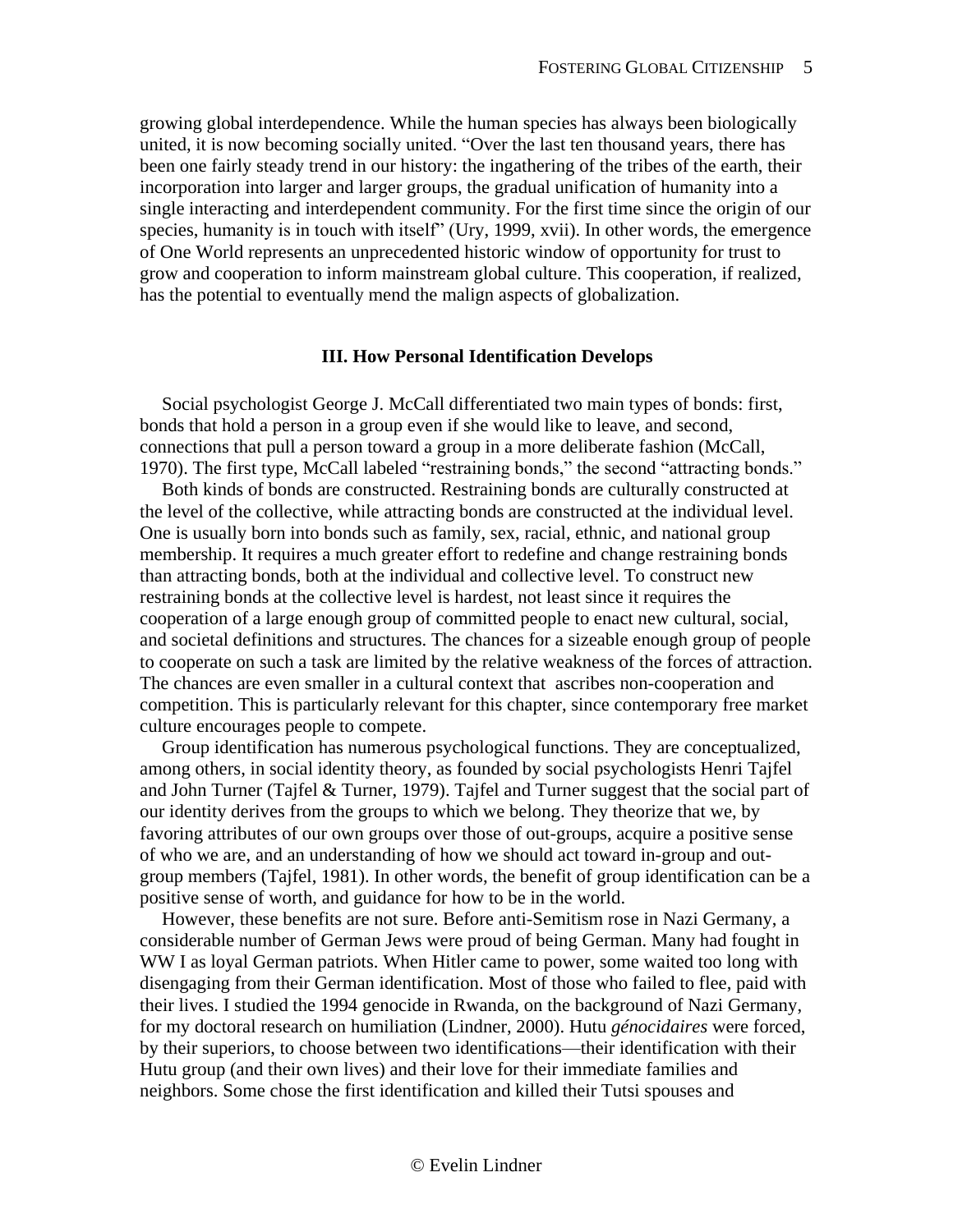neighbors. Also in (the former) Yugoslavia, during the 1991–2001 war, family ties were overridden and redefined by larger ideological frames. Friendly neighbors were pushed into deadly enmity when one was Croat and the other Serb. "How do neighbours, who have lived together for decades and intermarried across communities, suddenly become irreconcilable enemies?" asks historian Michael Ignatieff (Ignatieff, 1999).

Pointing out the hazards of identification is relevant to this chapter, because the path toward global identification requires awareness of the fact that even those bonds that we are born into and take for granted are constructed, that they may not necessarily be benign, and that they sometimes need to be changed and reconstructed. As the examples above illustrate, it is hazardous to buy into identifications with blind faith, even if they are not only ascribed but forcefully and seemingly convincingly prescribed. A German, proud to perform the honorable Aryan "duty" of killing Jews, soon found himself detested as a perpetrator of Holocaust. A Hutu, satisfied to shore up Hutu honor by exterminating its "enemies," expecting to be hailed as a hero, ended up as a despised *génocidaire* only a few months later. And when "Greater Serbia" failed to manifest, having hurt one's own social network no longer was a price worth paying.

Similarly, blindly identifying with a fragmented world, for example with "patriotic" prejudices or even enmity against out-groups, can foreclose globally inclusive identifications and thus endanger the very survival of the human family.

This point is particularly salient in times of crisis, since crises entail the power to nudge identifications into dangerous tunnel vision. Psychologist Irving l. Janis studied *groupthink*. He writes, "The greater the threat to the self-esteem of the members of a cohesive group, the greater will be their inclination to resort to concurrence-seeking at the expense of critical thinking" (Janis, 1994, 330).

In other words, for global identification to emerge, critical thinking is vital. Thinkers of all times and all continents have conceptualized the ingredients needed for critical thinking to be achieved. To name but a few, philosopher Immanuel Kant taught that the *conditio sine qua non* for Enlightenment is *maturity* (*Mündigkeit*). Philosopher, psychologist, and educational reformer John Dewey defined critical thinking as "reflective thought" that suspends judgment, maintains a healthy skepticism, and exercises an open mind (Dewey, 1909). Educator and theorist of critical pedagogy Paulo Freire spoke of *critical consciousness* (Freire, 1973). *Shutaisei*, or *individual autonomy* were advocated by philosophers and novelists Natsume Soseki and Sakaguchi Ango (Dower, 1999, 157). Psychologist Ervin Staub's lesson from his analysis of the Holocaust is that *emancipation* to *civil disobedience* is needed to avoid new horrors to occur in the future (Staub, 1989).

Critical thinking and civil obedience are of the essence in a situation where global challenges require global responses from people who have brought their identifications to scale.

The message to every citizen of the world, at this point in history, must therefore be: "Let us unite around the ideal of equality in dignity, and create a One-World identity in ourselves, in our communities, and in the world!"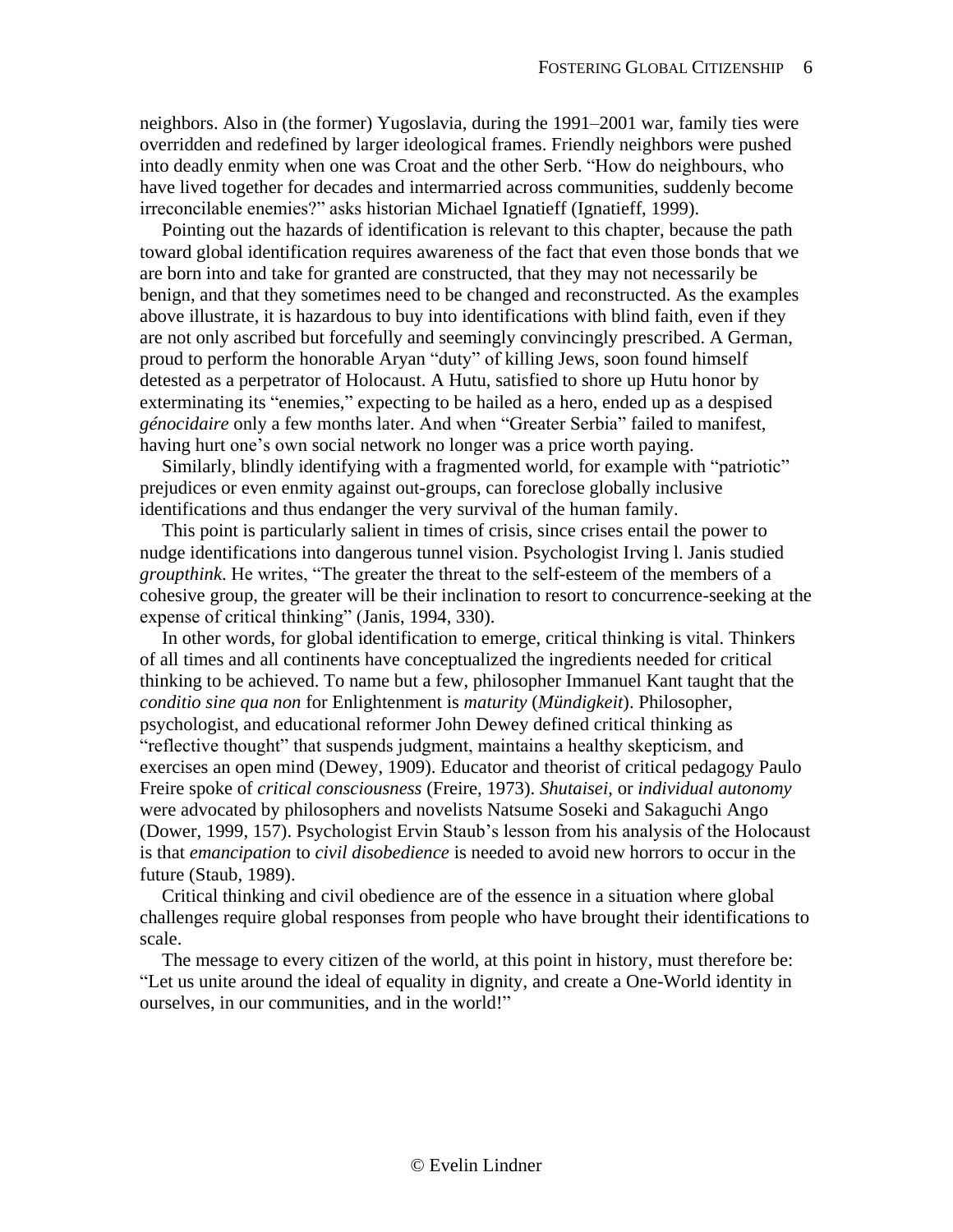## **IV. How In-groups Can Be Harmonious and Conflict-ridden**

<span id="page-6-0"></span>Humans are peaceable and belligerent, not by nature nor by culture alone, but within complex interactions of nature, culture, and environmental pressures. Anthropologist William Ury *simplified depiction of history* (whose core elements are widely accepted in anthropology) draws large-scale geohistorical lines of such interactions:

- (1) *simple hunter-gatherers* (first 95 percent of human history, if the starting point is set at 200,000 years ago)
- (2) *complex agriculturists* (last 10,000 years, which represents the recent 5 percent of human history)
- (3) *knowledge society* (presently in the making) (Ury, 1999, 108)

During the past 10,000 years (2), until recent time, the *security dilemma* was overwhelming. The term *security dilemma* is used in political science to describe how mutual distrust can bring states that have no intention of harming one another into bloody war (Herz, 1950). The security dilemma is tragic because its "logic of mistrust and fear" is inescapable: "I have to amass power, because I am scared. When I amass weapons, you get scared. You amass weapons, I get more scared."

As long as the *security dilemma* was strong (at present, it weakens through the emergence of a globally interconnected world), it was predicated on one duality and created a second duality:

- (1) the security dilemma is predicated on a horizontal duality of *inside versus outside*, of in-groups caught in fear of potentially hostile out-groups
- (2) the security dilemma pushes for the vertical duality of *up versus down* that underpins stratified male-dominant "strong-man" collectivistic and ranked honor societies

This section addresses the up-versus-down duality, while the following section looks at the inside-versus-outside duality.

Around ten millennia ago, very roughly, *Homo sapiens* had populated planet Earth as hunter-gatherers to a degree that resources were no longer as abundant as before. To say it short, no longer was the next valley untouched, but other people were already there. The anthropological term for the experience of finiteness and limitation is *circumscription*. The most significant adaptation that *Homo sapiens* developed was *complex agriculture* (helped by the concurrent ending of a glacial age). Complex agriculture spawned the emergence of hierarchically structured civilizations from Mesopotamia to the Nile. Quickly (in historical terms), societies all over the globe adopted a *dominator model* of civilization, rather than a *partnership model* (Eisler, 1987).

From the Pharaohs of Egypt to the Aztecs of Meso-America and the samurai of Japan, the dominator model reigned for ten millennia almost everywhere, with a few exceptions. In certain habitats, cultures of *raiding* represented alternative adaptations (Somalia is a contemporary example), while other societies perfected *trade* for livelihood (ancient Minoa can serve as an illustration). For hunter-gatherers, the immediate response was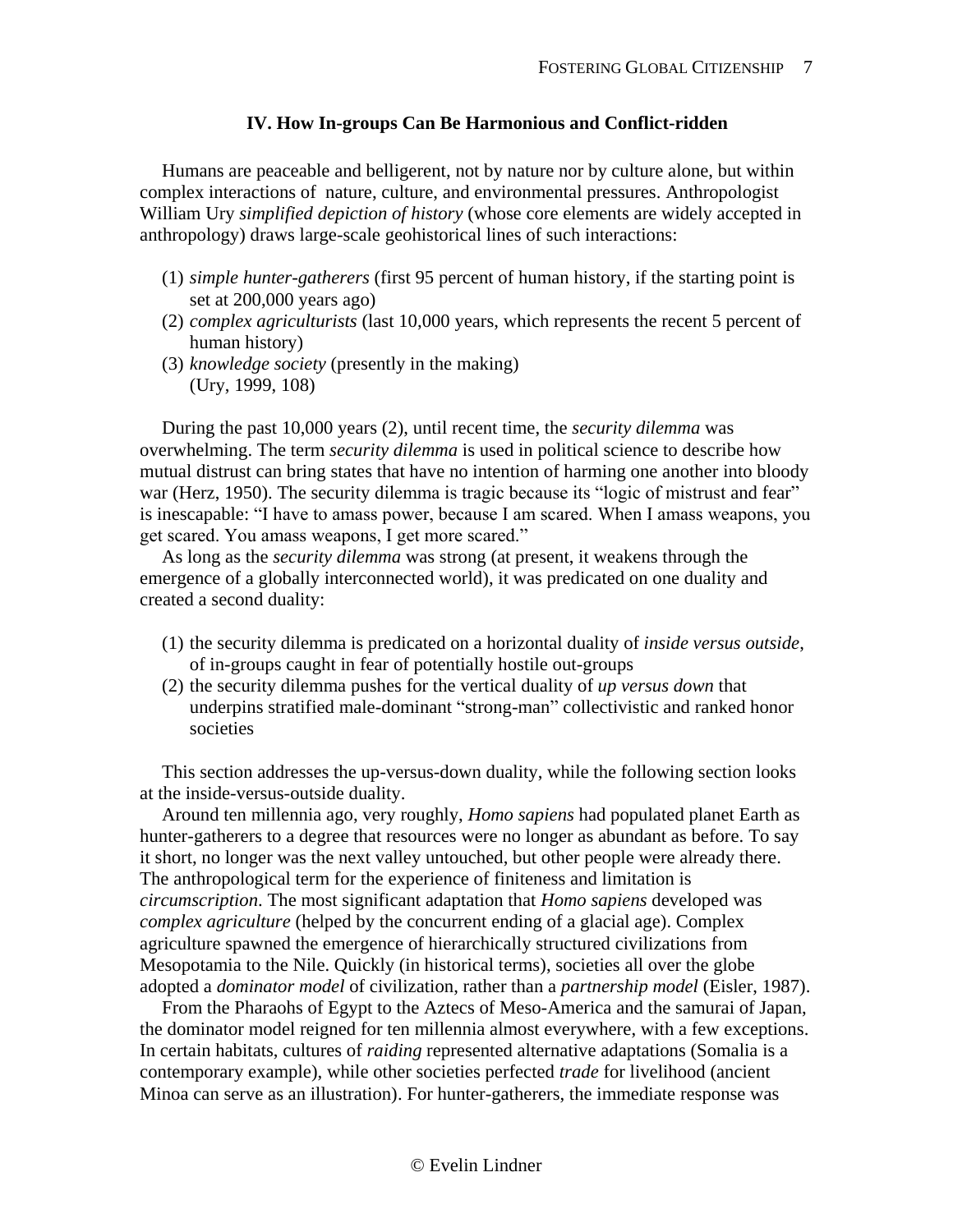simply to become more *belligerent*. This dynamic played out whenever and wherever circumscription set in, be it in ancient or more recent times. In the case of the Northern Plains tribes in the United States, for example, increased belligerence was the result of massive Euro-American pressure at all levels, medical, cultural, political, military. The disappearance of the bison herds was a symptom of this total pressure. This pressure "upset the balance between men and women, and men's warrior societies became predominant because defense was the main priority" (personal communication from Jaqueline H. Wasilewski, May 25, 2019, see also Allen, 1992, or Harris & Wasilewski, 2004).

These observations underpin new research in neuroscience that suggests that human nature is not competitively aggressive, but social and connective (see, among many others, Smail, 2008). Men are not aggressive, but made aggressive through psychological manipulations and mutilations in the context of the security dilemma that emerges under conditions of circumscription. Similarly, in the same context, women are not weak, but made helpless (Lindner, 2010).

In agricultural dominator societies with enough food surplus, large hierarchical pyramids of power were kept in place by the enforcement of a code of honor, or, more precisely, of ranked honor. Each strata had its own honor. The honor of aristocrats was different from the honor of underlings, superiors had rights that inferiors did not have. Those in power were considered to be entitled to be treated with high respect while those with less power did not have the same entitlements. Supremacist pride on the side of superiors was matched by deferential subservience on the part of their inferiors. In the face the security dilemma, communities who were thus united under a determined leadership, were best prepared. A society considered itself harmonious when these arrangements were securely in place.

Cooperation between a master and a slave meant that the slave meekly agreed to obey the master. If subalterns disobeyed, this was seen as an arrogant and punishable attempt to introduce competition at the wrong place. Competition was not likely to occur across vertical fault lines. Only between equals did competition and cooperation resemble the connotations that they have today. It is not surprising, therefore, that "currently, our understanding of the dynamics of power asymmetries and conflict are piecemeal, contradictory and confusing." (Coleman, Bui-Wrzosinska, & Nowak, 2008, 9).

In agricultural dominator societies, only the relatively small elites competed among each other, thus introducing a certain degree of disharmony, while large masses of underlings were relegated to "harmonious" subservience. Disharmony was more pronounced in pastoralist raiding cultures. The Somalia of today demonstrates the chronic disharmony that flows from the ferocity and brutality of too many fiercely independent and "free" warrior aristocrats competing for domination (Lindner, 2000).

Contemporary Western cultures of extreme individualism can be interpreted as a variation of such settings, this time not under the banner of traditional honor, but of certain modern notions of individual freedom and liberty. When freedom is defined as *absence of restraints* rather than as *level playing field for all*, then rules and regulations that help a playing field to stay level are removed and the situation skews. Those who accumulate more, use their resources to coerce and exploit those who have less; the freedom for might to be right creates a distorted playing field by extending freedom to a few and undermining freedom for all. Such a definition of freedom recreates the very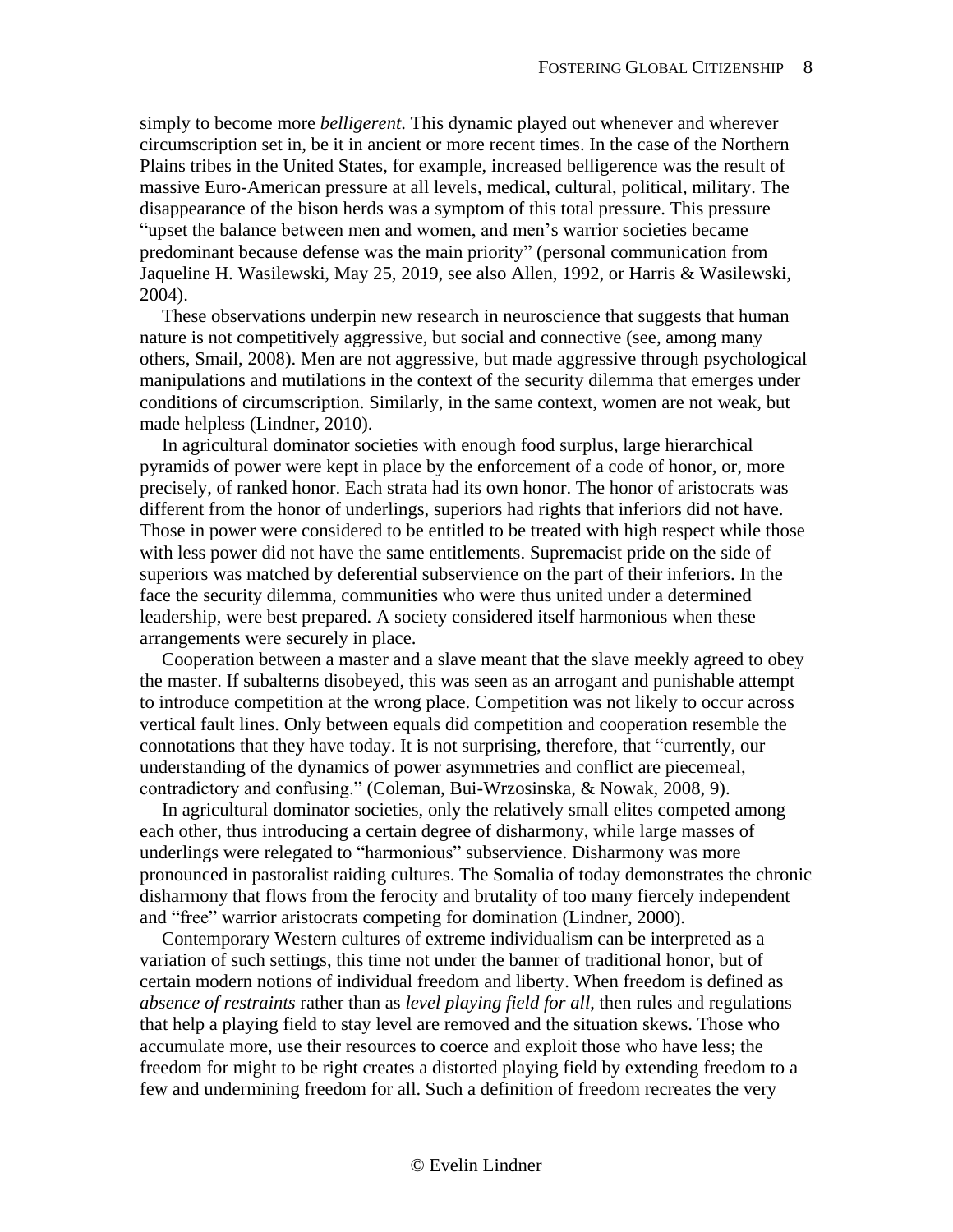ranked societies it aims to undo, only in a more stressful continuous "rat-race" competition that inserts disharmony into all levels of society, overtly and covertly. Research shows, for example, that as the Western world has become wealthier, instances of clinical or major depression have grown (Lane, 2001, Wilkinson & Pickett, 2009). Also the present economic crisis has been characterized as an outflow of European raiding culture (Mann, 2000).

At the current point in history, humankind finds itself embarking on a global transition that is as radical as the one that occurred 10,000 years ago. Human rights ideals, if truly implemented, represent a normative u-turn against the culture of the past ten millennia. The first transition, ten thousand years ago, created asymmetric societies of higher beings presiding over lower beings by ranking their dignity; the presently unfolding transition aims at undoing this ranking and creating equality in dignity and rights. Article 1 of the Universal Declaration of Human Rights (UDHR) begins with these sentences: "All human beings are born free and equal in dignity and rights. They are endowed with reason and conscience and should act towards one another in a spirit of brotherhood." No longer is harmony defined as meek submission under domination. The new definition of harmony is respect, mutuality, cooperation, balance, and dialogue among partners considering each other as equals in dignity. Dominator settings, from East to West, are to be replaced with true partnerships models.

This transition, though still patchy, is already unfolding, at all levels. Cultural scripts of "domestic *chastisement*," for example, indicate to a father and husband that he has the duty to use violence as punishment. The script of "domestic *violence*," in contrast, entails its condemnation. The script for humiliation changed equally drastically, similarly signaling the weakening of the dominator model. The verb *to humiliate* originally meant to show an inferior person her due place, meaning that the act of humiliation was an act of prosocial humbling. In 1757, for the first time in the English language, humiliation acquired the connotation of being an antisocial violation of dignity (Miller, 1993, 175).

Unfortunately, the new normative universe of equality in dignity tends to create disharmony in its implementation phase. Apartheid was not easily dismantled. The problem starts with asymmetry being inherently unstable. Those who are advantaged and those who are disadvantaged by oppression find themselves in an objective conflict of interest. When one set of players satisfies their needs and desires in a winner-takes-all competition, it denies full recognition to others. During the past 10,000 years, this conflict was latent. Asymmetries were kept in place through schemes of routine humiliation that continuously oppressed and coopted those who had lost out. However, when inequality is delegitimized by the promotion of human rights ideals of equality in dignity, an asymmetric world can no longer suppress the dynamics of humiliation that permeate it. These dynamics will become increasingly visible (Lindner, 2006). If the oppressed gather sufficient awareness, the conflict becomes open and active. This conflict is then likely to take a destructive course because those in power have "moralized" their advantages. They feel that their "superiority" and the others' "inferiority" is justified, be it because those in power supposedly are more intelligent, industrious, adhere to higher moral norms, or have inherited their power, either as divine legacy, as part of nature's order, or simply because the world is just. Both, oppressors and oppressed, as they become more aware of the conflict, realize that feelings of humiliation will lead to a winlose conflict. Feelings of humiliation make the oppressed angry, which, in turn, causes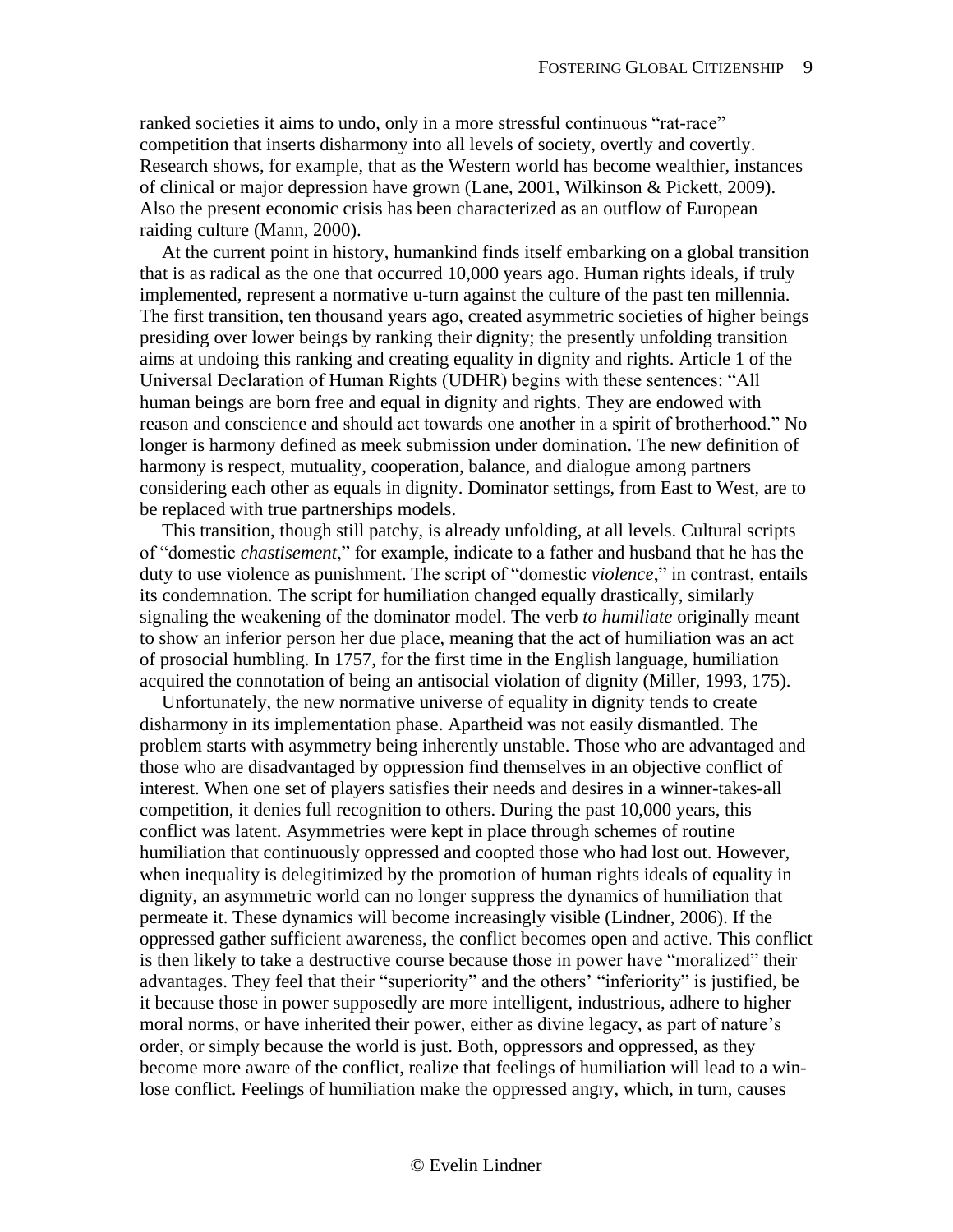the oppressors to fear the humiliation they will experience from the rage and revenge of the oppressed (Deutsch, 2004). Indeed, the genocide in Rwanda was carried out by angry underlings who had recently risen to power (Lindner, 2009b).

Fortunately, leaders such a Mahatma Gandhi and Nelson Mandela have demonstrated that more constructive paths out of humiliation exist. Mandela could have followed the example of Rwanda and unleashed genocide on the white elite in South Africa, but he did not.

The challenge, therefore, for any society, including world society today, is to recognize and adequately address the feelings of humiliation that gain significance when human rights ideals delegitimize age-old practices of inequality. When millions learn that poverty and misery are not God's will but a violation of their human right to be respected as equals in dignity, leaders of the caliber of a Nelson Mandela must guide the upsurge in feelings of humiliation in constructive ways.

#### **V. How In-groups Relate to Out-groups**

<span id="page-9-0"></span>While the previous section spoke to the up-versus-down duality, this section addresses the inside-versus-outside duality.

In-group harmony and the psychological virtues associated with it does not preclude violence against out-groups. More even, in-group harmony can be predicated on outgroup disharmony and enmity. As discussed in the previous section, traditional definitions of harmony in terms of domination/submission respond to the same security dilemma that also defines out-groups as potential enemies.

In his paper "Male Bonding and Shame Culture," historian Thomas Kühne illustrates the link of harmonious in-group relations with disharmonious out-group relations (Kühne, 2008). He asks: "Why did Hitler's soldiers hold out for so long? And why did they join in at all—in a war which amounted to mass murder and thus went beyond anything which war had previously meant?" (Ibid, 74). Kühne's answer is that in the German culture "nothing was more important than social cohesion. The good and morally right person was the one who, regardless of personal scruples, uncertainties or anxieties, unswervingly did what the community did and kept 'faith' with it. Those who broke ranks were morally reprehensible: 'We have no time for traitors'" (Ibid, 73). Inhumanity toward one's adversary was legitimized by the dehumanized image of the enemy in contrast to the humanity which the group cultivated within its own confines. "Humanity,' selflessness, mutual solicitude, security, even affection, were not foreign to it. They just remained confined in general to one's own group" (Ibid, 73).

At present, the internet has a two-fold effect. It can both heal or aggravate rifts within world society and with its wider ecosphere. It can build bridges, but also reinforce dehumanized images of the enemy. It can turn a fixed into a virtual portable homeland and trap people, even those geographically far removed, into groupthink worlds. Extremist political Islam, including Al Qaeda (literally, *The Network* in Arabic), for example, use the web to stoke hatred. The internet has also emerged as one of the biggest threats to endangered species, because "it is easier than ever before to buy and sell anything from live baby lions to polar bear pelts on online auction sites and chat rooms" (March 21, 2010, news.bbc.co.uk/go/pr/fr/-/2/hi/science/nature/8579310.stm).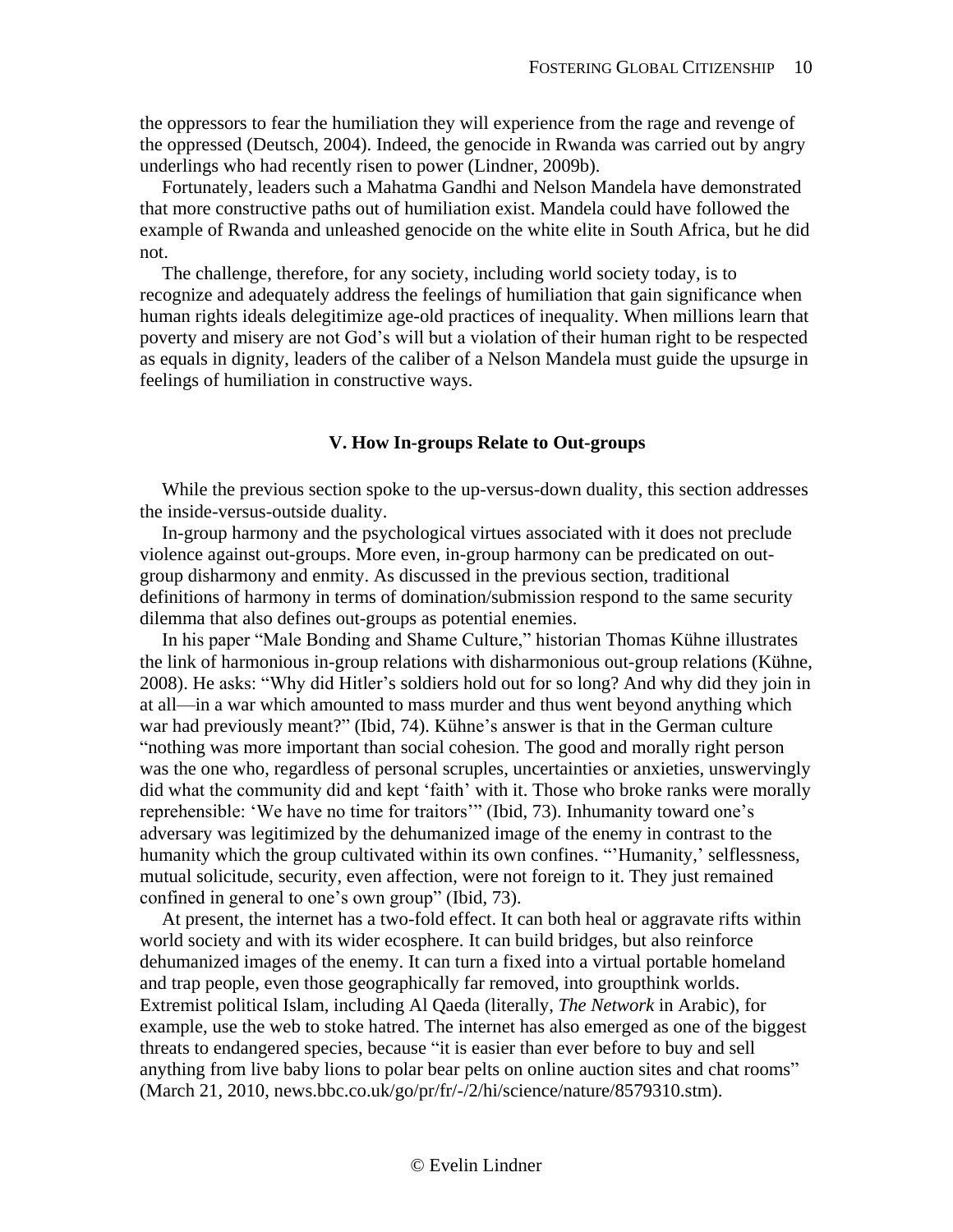If global destruction is to be avoided, the internet's potential for bridging rifts and forging cross-border identifications depends on being proactively nurtured and strengthened, by individual citizens as much as by global policy makers.

Philosopher Richard Rorty believes in moral progress, understood as development "in the direction of greater human solidarity . . . the ability to see more and more traditional differences (of tribe, religion, race, customs, and the like) as unimportant when compared with similarities with respect to pain and humiliation — the ability to think of people wildly different from ourselves as included in the range of 'us'" (Rorty, 1989, 192).

Rorty could be right, but only if all those processes that entail the potential to shape One World—for example, the internet—are harnessed appropriately. Global challenges require global paradigm shifts. They can only be brought about appropriately with identifications that match their scale and emphasize unity. Only united we stand. We should not accept to be weakened by "divide and rule" interferences. "Me first, while the rest goes down" is not an suitable identification for solving global problems.

If appropriately nurtured, the global village can acquire a life of its own, beyond McLuhan's initial connotations. When citizens can relate to each other across borders, states will lose their status as isolated entities that constrain and define their citizens' global relationships. The chances will increase for human psychology to evolve to the "inter-individual stage" (Pearce, 2007) not only at local and national levels but also at intercultural global levels. A "Kantian culture" of collective security or "friendship" will emerge, or what Elise Boulding calls a *global civic culture* (Boulding, 1988). Identifications will embrace the human family and its habitat in its entirety.

## <span id="page-10-0"></span>**VI. How Personal Identification with the Global Community Can Be Fostered**

Identification with a harmonious global community is a more complex developmental process than the formation of other personal identities, such as those related to religion, nationality, gender, or age. New thinking about group formation and the development of personal identities is necessary if every person's personal identity shall include membership in a global community.

In their introductory chapter to this book, Morton Deutsch and Peter T. Coleman list some of the psychological requirements for a harmonious global society. They speak of a sense of positive interdependence ("sink or swim together"), of global, as well as local patriotism and loyalty, underpinned by multiple identities. They speak of the sharing of basic common values, a sense of fair recourse for injustice, and social taboos against the use of violence.

*Ideas of earlier peace psychologists.* A number of early peace psychologists (see Rudmin, 1991) have addressed different aspects of developing a peaceful global community. Some have emphasized the importance of developing a world government with appropriate judicial, legislative, and executive functions (see, for example, Jeremy Bentham, August Forel, Sigmund Freud, William McDougall, Edward Tolman, Gordon Allport, and Margaret Mead). Some have stressed the centrality of human rights and social justice in a global community (Bentham, Forel, Tolman, Allport, and also Alexander Chamberlain, James McKeen Cattell, Alfred Adler, McDougall, and Gustav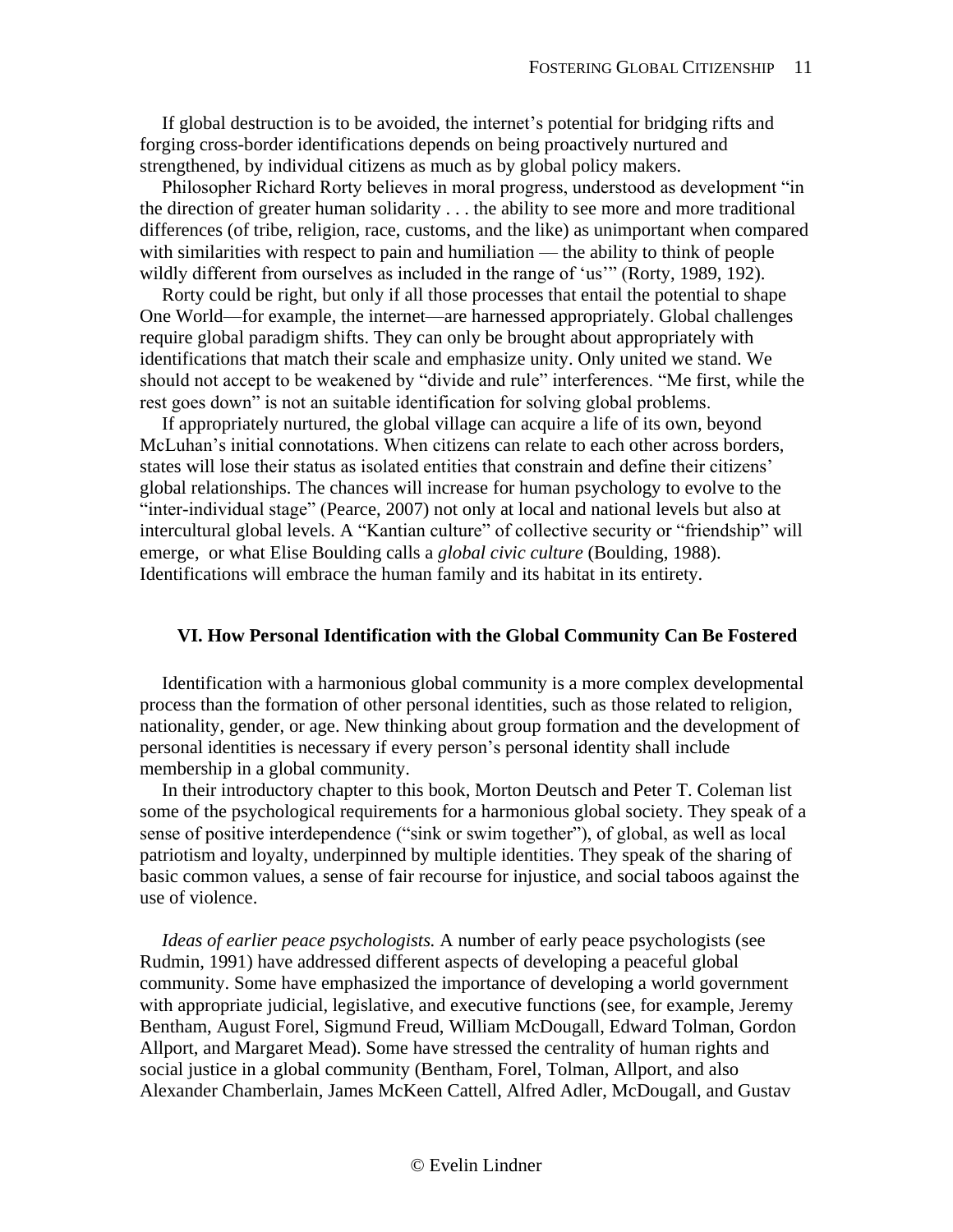Ichheiser). Others have addressed the need to prevent war and violence by addressing their causes and functions as well as by emphasizing their pathologies (Bentham, Freud, Cattell, Chamberlain, Adler, Tolman, and also Franz Brentano). Still others have been concerned with developing a common global community through development of a common language, common education , a common currency, a world flag, a world anthem, and other world symbols as well as through world health programs (Edward Tolman).

*Framing.* Many assume that the systemic level of institution building has little to do with psychology and should be left to public policy makers and political scientists. Peace psychologists are expected to limit themselves to micro or, at most, meso levels. However, peace psychologist Daniel J. Christie objects. He lays out the contemporary scope of peace psychology as follows: "In particular, three themes are emerging in post-Cold War peace psychology: (1) greater sensitivity to geohistorical context, (2) a more differentiated perspective on the meanings and types of violence and peace, and (3) a systems view of the nature of violence and peace" (Christie, 2006).

Also Morton Deutsch and Peter T. Coleman, in their introductory chapter, emphasize the significance of systemic levels. They ascertain that sustainable world peace will require the building of a world society imbued with systemic mechanisms and relationships capable of settling international disputes and preventing war.

Systems have organizational effects, but they also have psychological effects. As to organizational effects, statistician W. Edwards Deming found that 85 percent of everything that goes wrong in a system is directly related to the way the system is set up; most of the time, individuals working within the system are not to be blamed (Deming, 1986). Systems affect also emotions. Systems *frame* metaemotions, or how people feel about feelings (Gottman, Katz, & Hooven, 1997). Large-scale geopolitical and systemic framings define cultural scripts for metaemotions that guide how emotions are felt.

A strong security dilemma has worked as a malign frame for the past ten millennia. It forced societies into continuous fear of attack and preparation for war. Still today, the biggest single predictor of spikes in interpersonal and intergroup violence in Western society is the presence of international wars (Gurr, 2000; see also Marshall, 1999) which provide a frame for such violence. Likewise, local ethno-political violence frames communal problem-solving in malign ways and "normalizes" violence as a legitimate method. Experiences of domestic abuse as a child provide the frame for many adult perpetrators of domestic abuse. In contrast, social taboos against violence provide a frame for more peaceful societies (Fry, 2006).

Ervin Goffman, pioneer of the analysis of face-to-face communication, analyzed how *frames* organize experience (Goffman, 1974). Also social psychologist Lee D. Ross and his colleagues worked on the role of the situation (Ross & Nisbett, 1991; Liberman, Samuels, & Ross, 2004). Their research shows how framing expectations influences behavior. When students are asked to play the prisoner's dilemma game and are told that this is a community game (akin to Fiske's communal sharing), they cooperate. In contrast, when told that the same game is a Wall Street game, they cheat on one another. Other psychological experiments underpin these insights (Milgram, 1974, Zimbardo, 2007).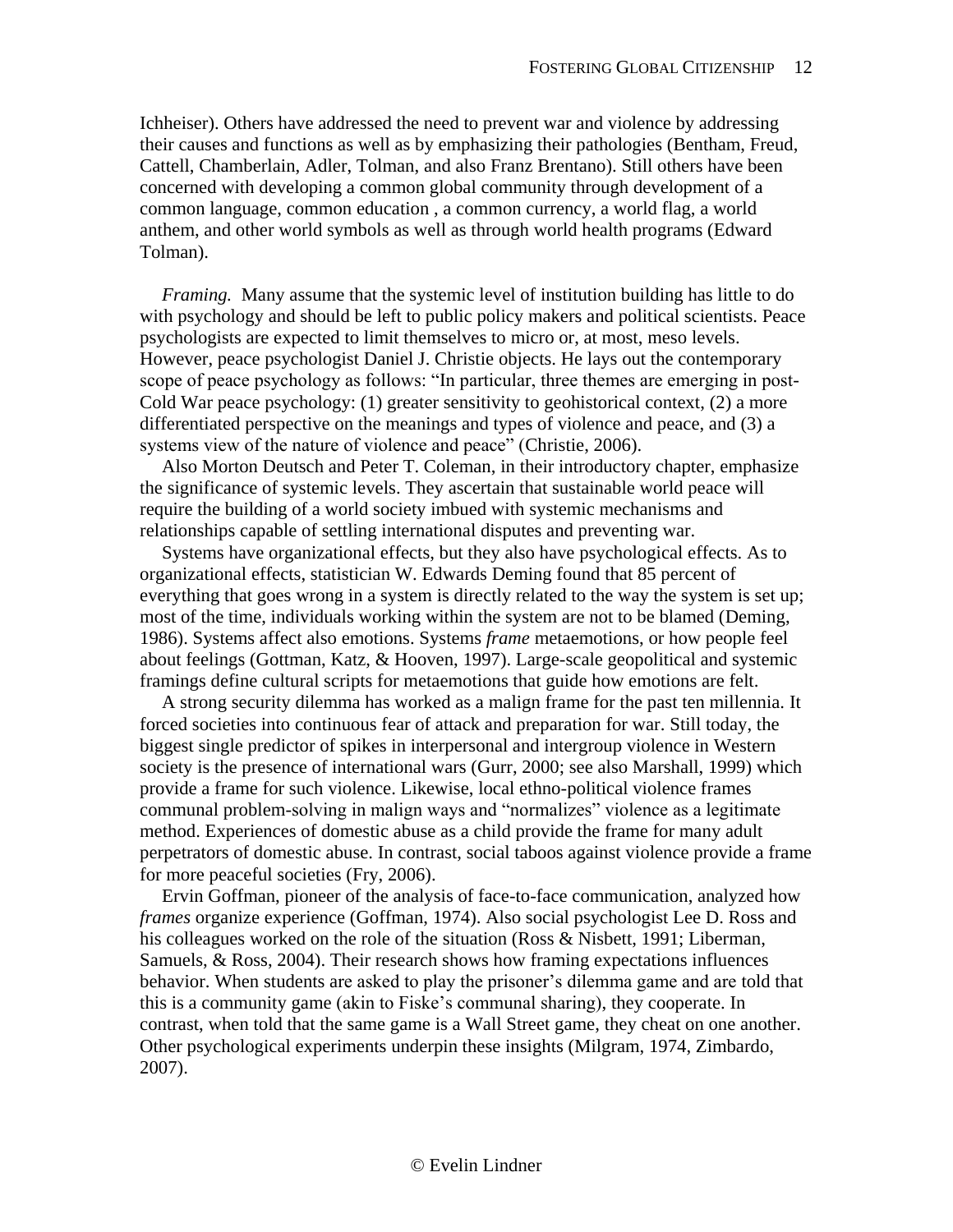This research provides valuable information for the building of stable systemic frames out in the world. It indicates, that, if systemic frames are in place that nudge people to behave unethically, different frames will help people behave more ethically.

Framing can also be used to shape groups. Morton Deutsch uses a hypothetical example to show how groups can be divided (Deutsch, 1973c, 61). Imagine, in a lecture class, the teacher asks *the shorties* (those 5'6" and under) and *the longies* (those over 5'6" in height) to enter and exit the classroom by different doors, give them different assignments and tests, assign different teaching assistants to work with them, allow them to visit him in his office only at different hours, and encourage others to treat them differently. Such behavior on the teacher's part would create two groups whose members are highly conscious of their group membership. Similar interventions could help merge established divided groups into one single group. Tolman's ideas reported earlier, of a world anthem or world flag, have their place here, not to speak of a world passport and other related world institutions.

Creating new frames means redefining what McCall labels restraining bonds (see section III). These are the bonds that are ascribed by cultural and social frames, while bonds of attraction are more open to individual choice. Even though frames that ascribe bonds are the most difficult to construct, they represent the most promising path to stability. In dominator societies, stability is achieved by frames that secure submission and domination. Present economic systems provide frames for competition. A business manager, for example, as long as legal systems force him to give primacy to shareholder value rather than common interest, is trapped in competition as much as a medieval feudal lord was trapped in domination.

If the international community wishes to create global stability based on equality in dignity, it must strive to implement systemic frames that ascribe bonds that allow for cooperation for the common good to occur. It is disaster-prone to hope against all probability that the weaker forces of attraction will lead to cooperation in the face of stronger frames that ascribe competition.

This does not mean that the weaker forces of attraction are insignificant. It is important to teach people empathy and mutual understanding across enemy lines. Peace makers organize important workshops and seminars that bring people from enemy camps together (Halperin, Sharvit, & Gross, 2010). These initiatives are informed by the socalled *contact hypothesis*, or the hope that contact will foster friendship. This hypothesis is indeed valid when many studies are aggregated for meta-analysis (Pettigrew  $&$  Tropp, 2006).

Yet, contact is not a sure path to decent harmony. Appropriate frames must be put in place. This is an insight that deserves keen attention from public policy makers. As the examples presented earlier warn, even people who love each other, or love their country, can be turned into enemies by larger frames. The love between husband, wife, friends, and neighbors in Rwanda and former Yugoslavia, or the love for their country by patriotic German Jews, was powerless when larger frames prescribed hatred. The feelings of the Hutu and Serb spouse, and German friendliness toward patriotic German Jewish neighbors transmuted into complicity with, or even willingness to perpetrate atrocities. The Tutsi or Croat spouse and neighbor, the German Jew, were killed as hated enemies, irrespective of any bonds of loyalty or love. Frames, when implemented and institutionalized thoroughly enough, as was done through propaganda and the high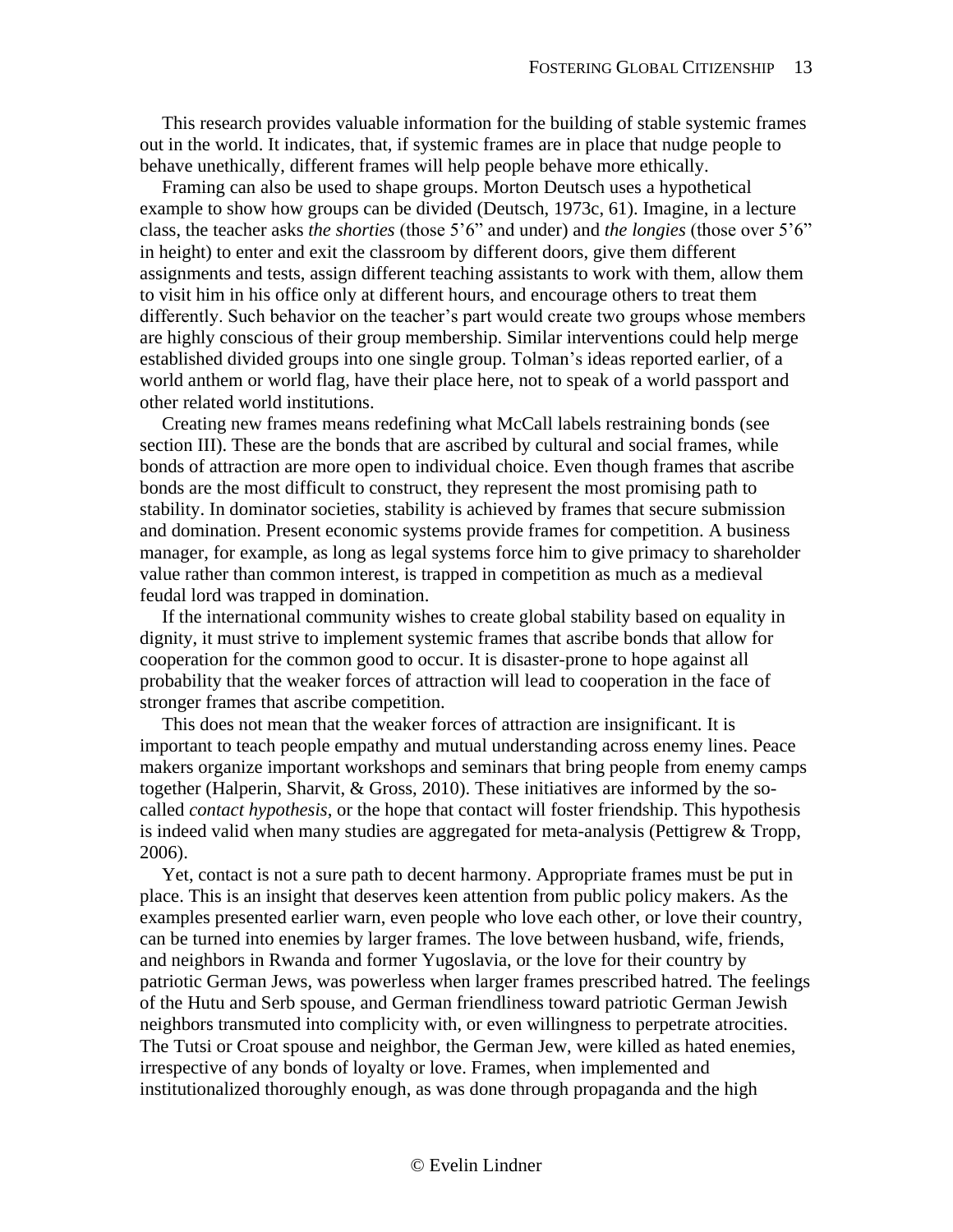jacking of state institutions in Nazi Germany and Rwanda, have the power to override even the strongest friendly connections.

Therefore, hoping for harmony to grow bottom-up, as important as it is, is not sufficient. As long as the world is framed as a fragmented world rather than One World, the security dilemma can easily rise its head. Power-hungry leaders can instrumentalize out-group enmity to frame "harmonious" in-group uniformity and groupthink, and thus disharmony will stay.

What is the solution? Uncritically implementing a global state and government would risk expanding the dominator model to oppressive Orwellian global uniformity. The solution is equality in dignity, realized through the principle of unity in diversity. The path to global harmony, a harmony where everybody is equal in dignity, are decent global institutional frames and identifications that are based on unity in diversity.

To use McCall's terminology presented earlier, what is needed are frames that ascribe global restraining bonds systemically rather than hope that the much weaker forces of attraction will override the ascription of fragmented bonds. Facilitated by adequate systemic global frames, the psychological virtues and emotions that are often characteristic of in-group harmony can thus extend to all groups and people so that one, global in-group can emerge which is composed of the diverse peoples and groups that inhabit the planet.

*Unity in diversity.* During the past 10,000 years, repeatedly, the oppressed rose up. Revolutions and liberation movements toppled oppressors. However, typically, successful revolutionaries simply became the new oppressors. Even communism, with its ideal of equality, ended up recreating new strata of rank and repression. Cultures of individualism attempt to avoid this. Liberty, freedom, and small government are their buzzwords. Yet, as noted earlier, if driven too far, this can lead to yet another ranked order. The new masters are those who elbowed their way up in the merciless might-is-right setting that was formerly reserved to honor elites, now extended to every individual in a neverending rat-race that pits everybody against everybody else.

Equality in dignity is not achieved through coercive uniformity and sameness, and it is not achieved through might-is-right freedom. Sameness and freedom can both go too far; the right kind of balance is what is needed.

Unity in diversity is a principle whose importance is yet to be acknowledged (see, for example, Bond, 1998, or Banks et al., 2001). At present, even well-intentioned peace makers hold on to a fragmented world of sovereign nation-states out of fear of global Orwellian uniformity. Yet, frames of fragmentation in a world that faces global challenges are a disaster-prone mismatch. Implementing global institutional frames and identifications is the only appropriate response, however, only if informed by unity in diversity. Patriotism, for instance, is a treasure, but only as long as local patriotism does not trump global patriotism. Discourses of "our culture" versus "your culture" can be very fruitful, yet, only as long as they respect the need to always protect "our shared world" first.

Unity in diversity means avoiding oppressive uniformity as much as divisive fragmentation. It protects against domination and makes equality in dignity possible. It guards dignity against big oppressive government that forces everybody to become the same, as much as against under-regulation that obliterates diversity through might-is-right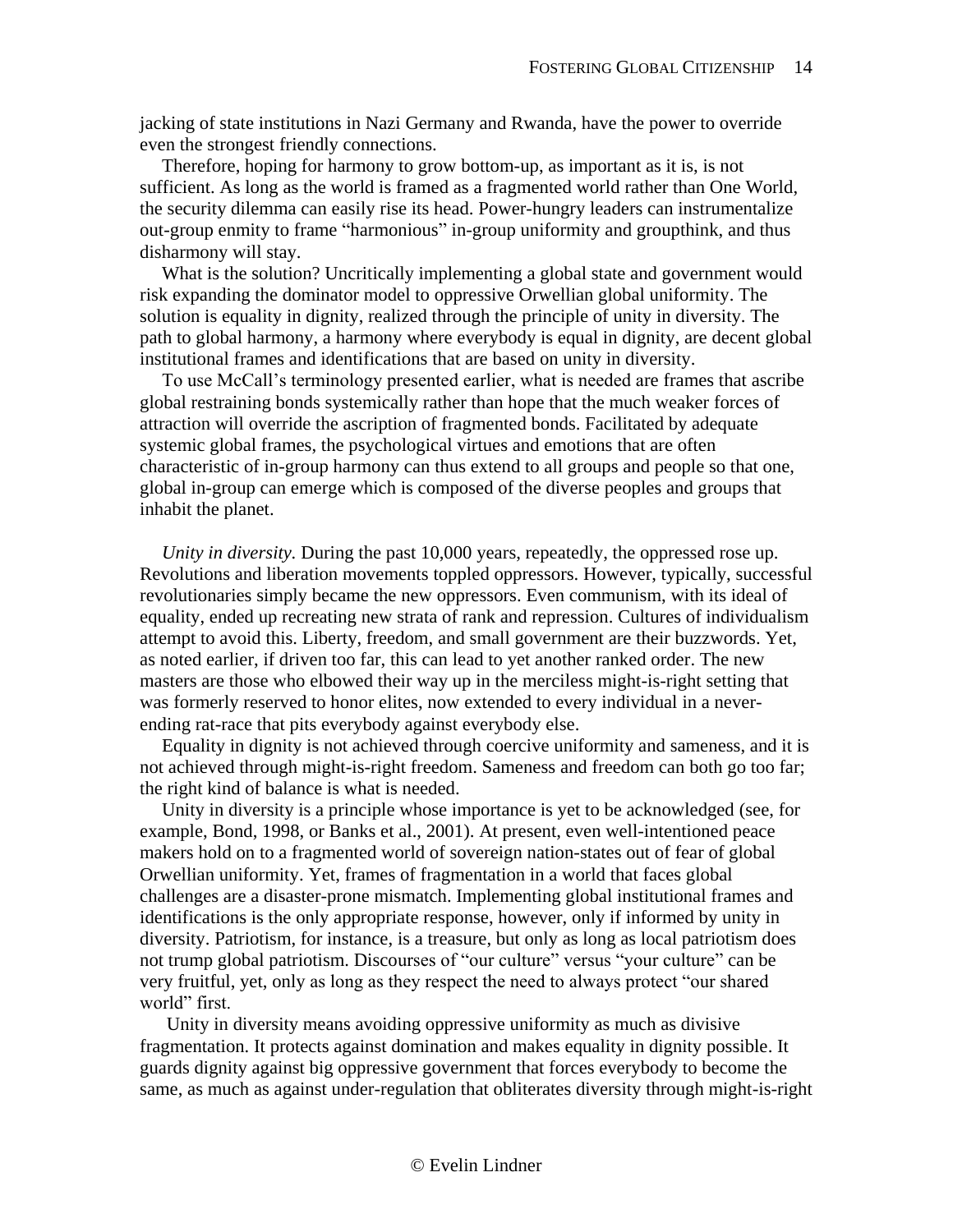freedom. Unity in diversity avoids uniformity that lacks diversity (the collectivism of dominator societies during the past 10,000 years, as well as oppressive communism); it likewise avoids division that lacks unity (as displayed by raiding cultures, or cultures of extreme individualism).

Unity in diversity is not a win-lose game, but a win-win game. Unity is not achieved at the expense of diversity, and diversity is not achieved at the expense of unity. Both, unity, as well as diversity, can be increased and intensified alongside. The only restriction is that unity must stop short of uniformity, because that would hurt diversity, while diversity must stop short of division, because it would hurt unity.

The human rights ideal of equality in dignity needs the principle of unity in diversity to be realized, which, in turn can be operationalized by the principle of *subsidiarity*. Subsidiarity, in political terms, means that local decision making and local identities are retained to the greatest extent possible. The European Union uses this principle (see, for instance, europa.eu/scadplus/glossary/subsidiarity\_en.htm). Arthur Koestler's theory of *holons* and *holarchies* is a related concept. The notion of *regulatory pyramids* in restorative justice is similar. The human brain uses *regulatory feedback loops*, where subordinate loops are embedded within superordinate loops. Superordinate loops are linked to longer-term and abstract goals, whereas subordinate loops are associated with more immediate matters-at-hand. Imbalance occurs when lower-order mechanisms supersede higher-order mechanisms.

Unity and diversity, as well as subsidiarity, thus connote balancing processes. Educator John Dewey, as well as philosopher Karl Popper, ascertain that the aim cannot be to implement a new fixed state (Richards, 2007). What is needed are constantly evolving processes of perfecting mixed institutions, and systematic efforts that maintain and guide the old plurality of dynamics while the new plurality of dynamics is being invented and tried out. Radical democracy is the best route (O'Neill, 2010).

Balance, achieved through continuous regulatory feedback loops, is a never-ending calibration process. This process is the answer to fears of too much government or too little government. Through careful sustained balancing, the right kinds of institutions, locally and globally, can provide the rights kinds of frames for the right kinds of relationships among people, as well as between people and their ecosphere.

Unity in diversity can best be safeguarded through everybody uniting around the task of giving equal dignity to all. I have coined the term *egalization* to denote equality in dignity. I call for egalization to humanize globalization. *Globegalization* can dignify our world (Lindner, 2010).

#### *What national and international public policy makers can do.*

Each individual can contribute to globegalization, educational institutions can support this effort, faith groups can build bridges, national and international corporations can choose to place the common good first, and national governments, the United Nations and other international organizations can put global institutional frames in place that respond to global challenges.

The three subsections that begin here respond to the following guiding questions, "What is being done that harms the global community and its survival?" and "What can be done to help our planet and its people to survive and thrive?" These questions are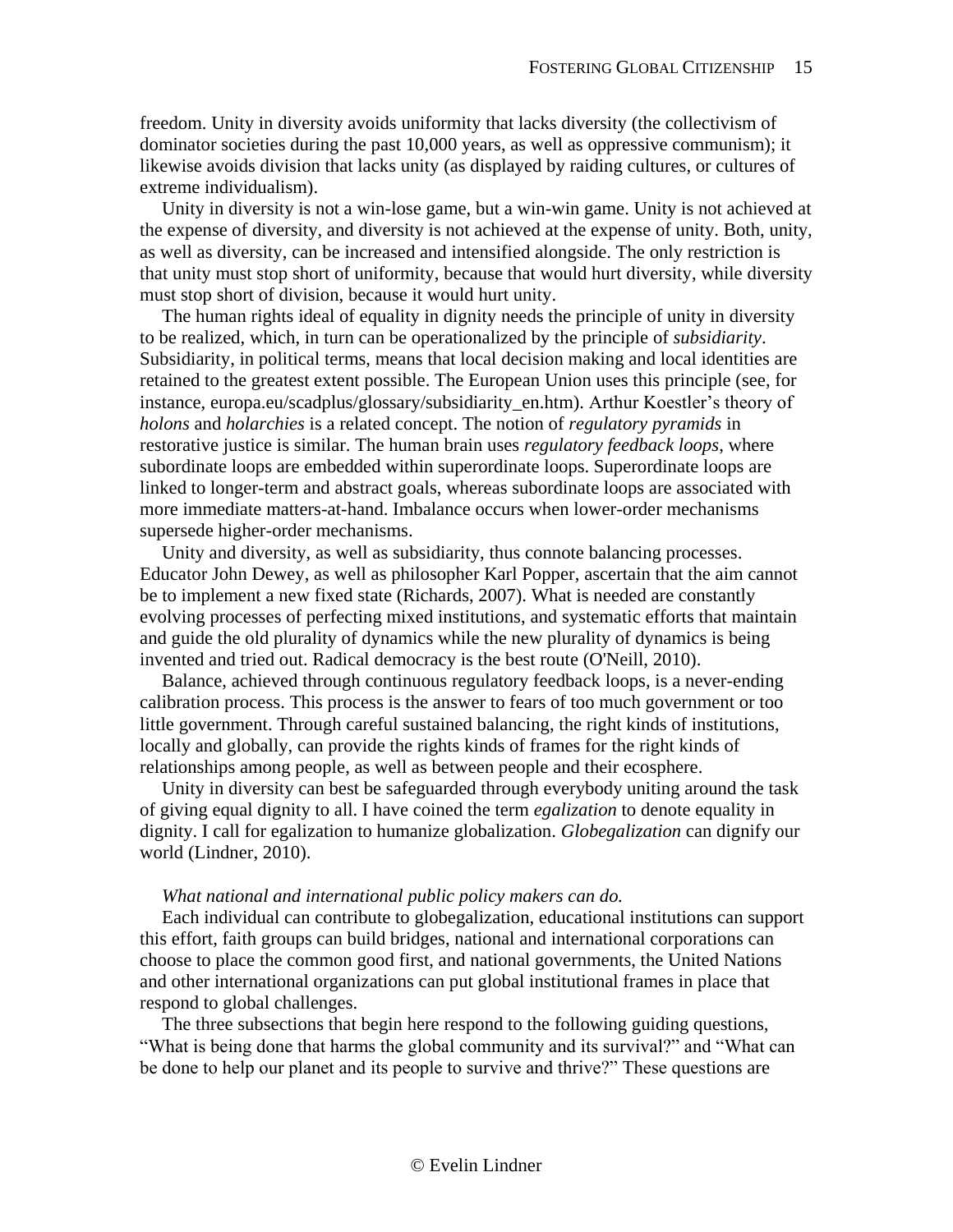discussed from the point of view of national and international public policy makers, social scientists, and the individual citizen.

Philosopher Avishai Margalit speaks to public policy makers when he stipulates that it is not enough to create a just society, but that we need a *decent* society, with institutions that do not humiliate their citizens (Margalit, 1996). Globegalization creates a decent world.

How should decent community building be envisaged? New initiatives are currently emerging. Sociologist Amitai Etzioni founded the communitarian movement. He calls for individual rights and aspirations to be inserted into a sense of community, at national and international levels (Etzioni, 2006). Communitarian approaches rearrange the order of priority of the relational models described by Fiske (see section III), as do new peer-topeer models (P2P), such as, among others, the Free Software and Open Source movement. They are supported by new information and communication technologies and give rise to new kinds of global nonmarket practices (see, for example, Lessig, 2005, or Bauwens, 2008).

Globalization, at present, is not decent. It has many malign aspects. Instead of overcoming the dominator culture of the past 10,000 years, it made might be right globally. At present, global economic forces provide the most definitorial large-scale frames, and as long as unfettered profit maximization is allowed to trump the protection of the common good of humankind and its habitat (meaning that Fiske's market pricing provides the overall frame, relegating the other three modes of sociality to secondary places), this framing makes harmony difficult to emerge, globally and locally.

Globalization has also benign sides. The economic activities of the past that drove globalization had dominating effects, but they also had connective effects. The emergence of the imagery and reality of One World weakens the security dilemma and unprecedented space opens for global community building initiatives to succeed and to further reduce the security dilemma. Intentional framing is needed to proactively secure that this window of opportunity does not close again. A system of nation-states ascribes national identities, allowing for patriotism that is informed by out-group enmity. For a decent world, ascriptions of enmity have to be transcended. Global layers of institutions and identities must coordinate local institutions and identities in ways that secure decency and harmony through unity in diversity. Global public policy makers must become more daring and sincere in making policies for egalization to humanize globalization.

*What social scientists can do.* Social scientists can collect, analyze, and synthesize data that can help build global identification.

Psychologist and scholar of culture and emotion, David R. Matsumoto, has coined the term *voyager* for a person who uses the challenges of life as a platform for forging new relationships and new ideas, and who regards potential conflict not as a crisis but as a chance (Matsumoto, Yoo, & LeRoux, 2005). Being an intercultural voyager does not mean that one likes or accepts everything one encounters. It means swimming in the flow of life and drawing a sense of safety from this skill. *Vindicators*, in contrast, cling to fixities, fixities that are imaginary, thus undermining the very safety they aim to achieve with this strategy. Vindicators establish their worldviews to justify their pre-existing ethnocentrism and stereotypes, not to challenge them and grow.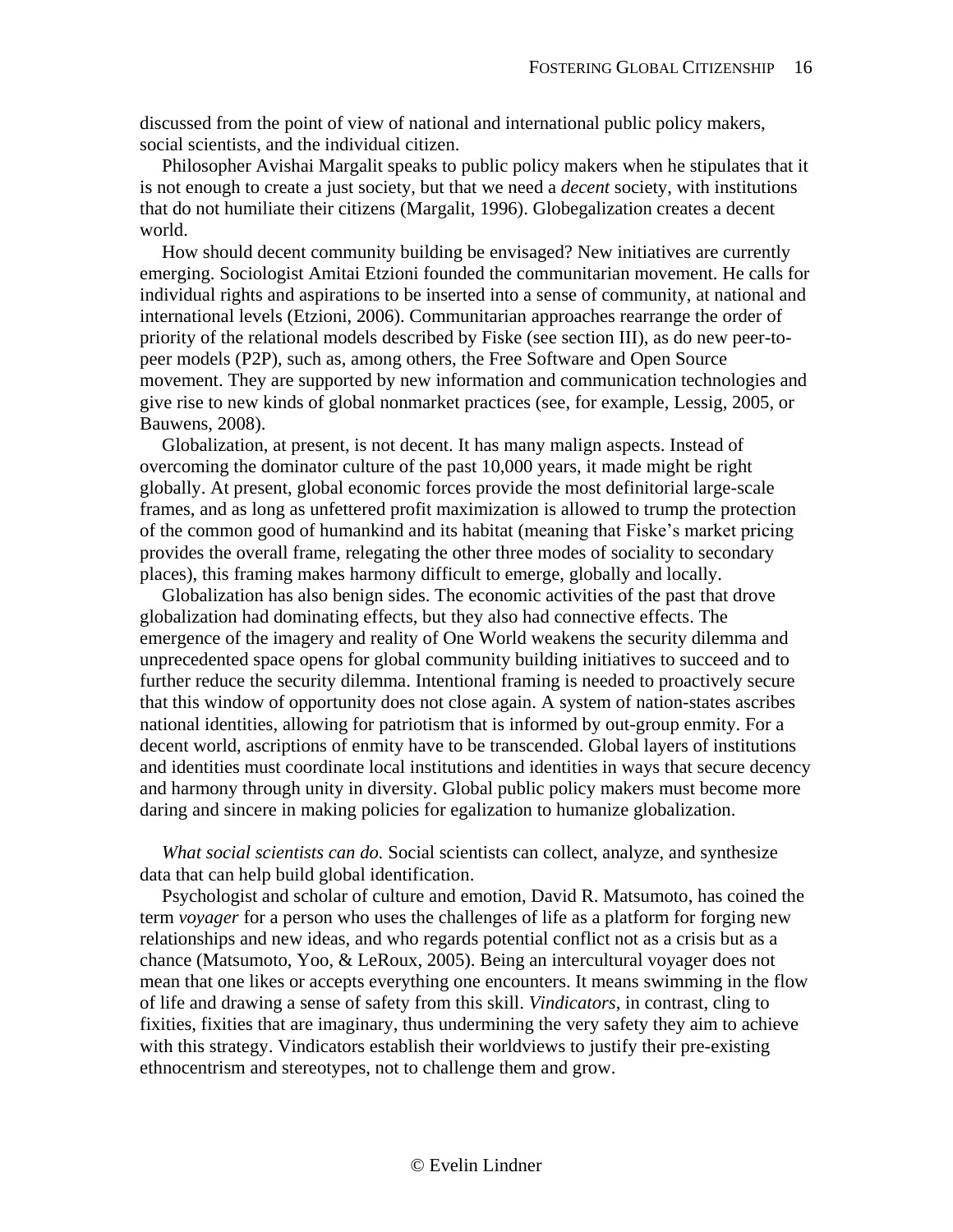A precondition for becoming a voyager is that certain ties must be loosened, so as to allow for more flexibility. Sociologist Mark S. Granovetter suggests that having many weaker social ties to a number of people provides more individual autonomy than being exclusively bonded into a very closed nexus of relationships (Granovetter, 1973).

It is beneficial to be cautious also in the emotional realm and realize the relative validity of one's feelings and convictions."Cross-cultural psychologist Michael Harris Bond correlated the length of time emotions are felt by people in different cultures with the level of homicide in each culture and found that countries where people experience emotions for shorter lengths of time, on average, commit less homicide (Bond, 2004, 67).

Matsumoto and his colleagues explain that many models of intercultural communication have focused only on the cognitive aspects of communication, including cultural knowledge, language proficiency, and ethnocentrism, neglecting the emotional aspects: "We believe that no matter how complex or advanced our cognitive understanding of culture and communication are, this understanding does no good if we cannot regulate emotions that inevitably occur in intercultural communication episodes" (Matsumoto, Yoo, & LeRoux, 2005, 19). Indeed, the very gatekeeper of communicative effectiveness is the ability to constructively channel and manage particularly negative emotions (Wasilewski, 2001). Successfully managing negative emotions is crucial for a voyager to bear uncertainty, tolerate ambiguity, and use frustration creatively, with imagination. To do that, curiosity, courage, and patience are needed (Lindner, 2009a, 134).

Sometimes it is more important to forget than to remember. Miroslav Volf, an academician, theologian, and native Croatian defines forgetting as an active act of nonremembering (Volf, 1996). A person who non-remembers chooses to remember the past, its grievances, and its humiliations, but to forgive and purposively embrace the former enemy in an act of preservation and transformation. Active non-remembering helps prevent that memories of humiliation are held onto as a means to keep victim status and an entitlement for retaliation (Margalit, 2002). Active non-remembering guards against the destructive *post victim ethical exemption syndrome* (Jones, 2006). "How must our world look like for our children to be worth living in?" is a more fruitful question than "Which humiliations from the past must be avenged?" Peaceful social relations call for weak and flexible bonds with regard to memories, roots, the past, and cultural differences, but for somewhat stronger ties to constructive and common visions of the future.

Sociologist Norbert Elias's life was deeply affected by what happened in Germany in the 1920s, 1930s and 1940s. Like many other Jews, he left Germany. His mother was killed in Auschwitz. But what Elias taught was that sociologists (and other intellectuals) should learn to balance this "involvement" and the associated feelings with a strong attitude of *detachment*. Detachment does not mean coldness or disinterest, but keeping emotions under control and avoiding to observe the world and one's own self in a worked-up and biased manner (Elias, 1987). Holocaust survivor Victor Frankl developed a related notion, that of *self-observation* (Frankl, 1963). Buddhist *mindfulness* provides inner distance from biases (Brafman & Brafman, 2008).

As noted earlier, the constructed character of all bonds, also those we are born into, must be appreciated if global identity building is to succeed. *Social constructionism* is often regarded as a sociological concept, while *social constructivism* is a more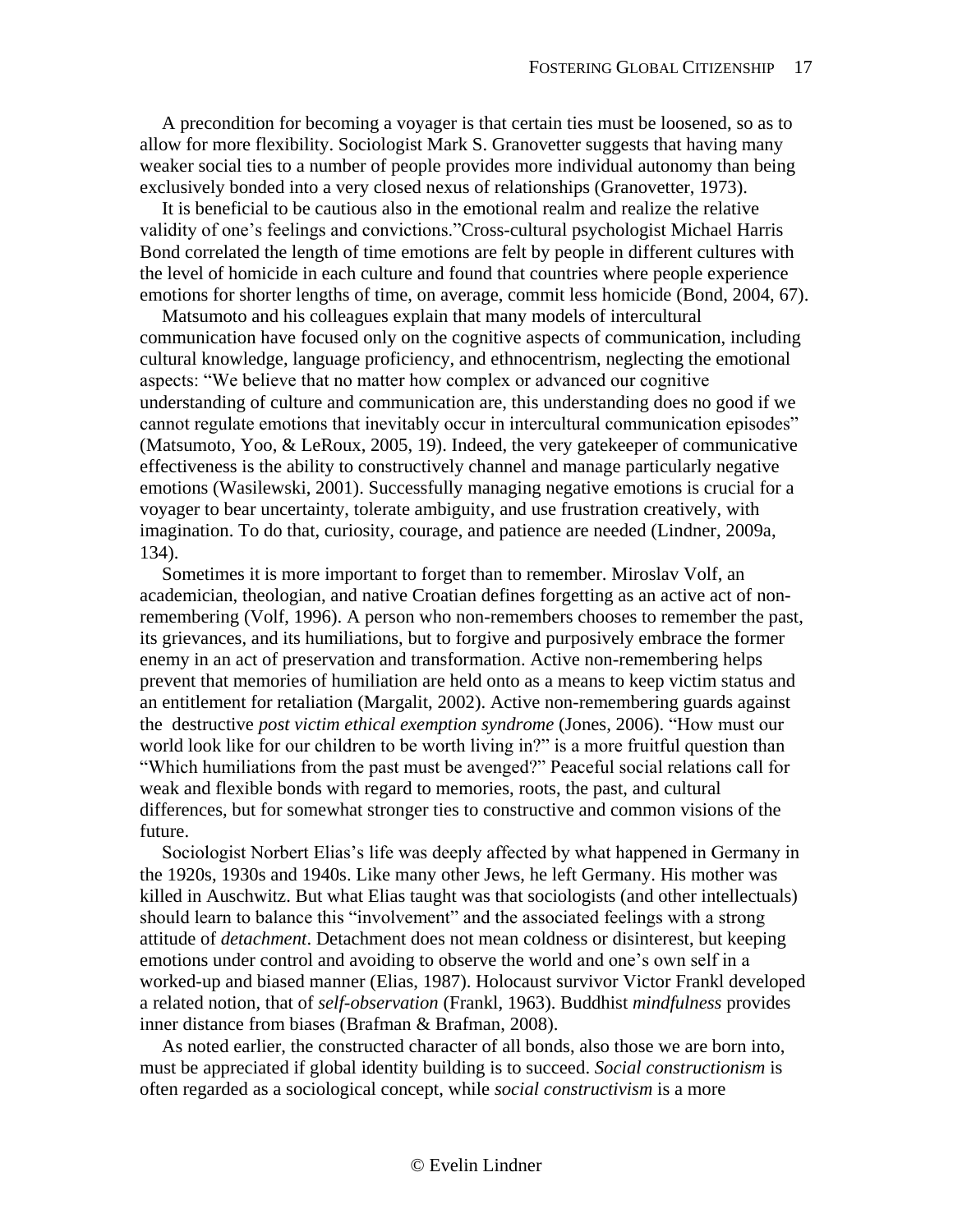psychological construct. The social construction perspective is widely accepted in academia, in such diverse disciplines as cultural anthropology, social gerontology, social psychology, sociology, or feminist studies.

Some implicit theories of intelligence, for example, merit to be informed by constructivism. Research shows that the challenges of life can be approached with an *ego-oriented performance* orientation or a *task-oriented learning-mastery* orientation (Dweck, 1999). Those with an ego orientation entertain an implicit *entity* theory of intelligence, they regard intelligence as fixed and try to look smart and avoid mistakes. Others think that intelligence is malleable, they adhere to an *incremental* theory of intelligence, and have an intrinsic motivation to achieve mastery in a task, desire to learn new things, even if they might get confused, make mistakes, and not look smart. Students with mastery goals are basically more successful (Dweck, 2008).

*Connected knowing* versus *separate knowing* is a related dichotomy (Belenky, 1997). If you take a connected approach to this chapter, for instance, you read it with an empathic, receptive eye, instead of only inspecting the text for flaws.

Research on implicit theories is directly relevant for global harmony since a learning orientation opens space for new experiences to truly become relevant. Peace work in the Middle East draws on these finding when it invites people to overcome biases with respect to perceived enemies (see Halperin, Sharvit, & Gross, 2010). The *attribution error* and *just world thinking* are among the most salient biases to be overcome, as is *loss aversion*, or the tendency of people to dislike losses significantly more than they like gains. These biases strengthen fixed conservative stances, leading people to evaluate those as aggressors who wish for change.

I call upon the scholars of the world to "harvest" from all the cultures of the world those practices and approaches that can support a more dignified future. The African philosophy of *ubuntu* ("I am because of you") may stand for many such examples. Desmond Tutu used it as foundation for his Truth Commissions in South Africa (Battle, 1997). In pastoralist and tribal societies, *jirga* is a tribal assembly of elders which takes decisions by consensus. *Musyawarah, silahturahmi, asal ngumpul, palaver, shir*, are only a few more terms from the list of traditional approaches to deliberation and compromise used around the world that can create inclusive consensus.

I put forward the proposal to inscribe *intercultural communication* into *global interhuman communication* and found a new field, the field of "Global Interhuman Communication" (Lindner, 2007).

*What the individual can do.* Also individual identity benefits from being built according to the principles of unity in diversity and subsidiarity. Let me take my own identity as an example. I use the *sunflower* as a metaphor for my identity (Lindner, 2007). The core of the sunflower represents my essence as a human being. Three layers of petals illustrate various secondary layers of identification: my fond connections to (1) the people I love, including my love for humanity in general, to (2) all benign cultural practices around the world that I cherish, and to (3) all those geographical places around the world that give me joy.

The core of the sunflower identity model stands for a large common ground of shared humanity, while at the periphery the numerous flower petals signify the diversity of idiosyncratic personal attachments and identifications. This identity is built in layers of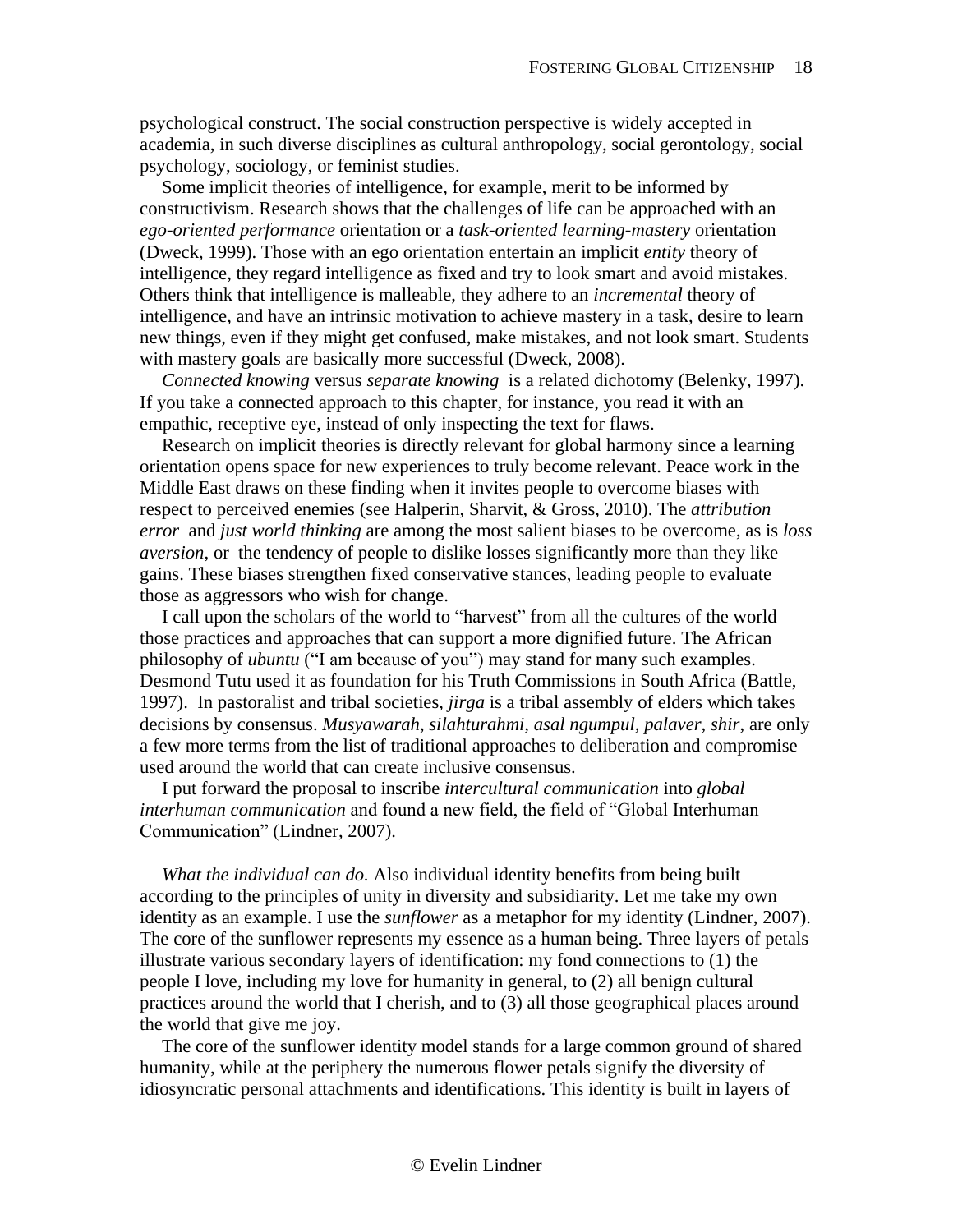subsidiarity, with commonalities placed at higher levels of identity and differences at lower levels. As long as I believe that my culture is separated from yours by an unbridgeable gulf, we are going to have a problem; only when I make clear that *my* being different does not threaten *us* as human beings who are equal in dignity, can I invite *you*  to celebrate our diversity together.

A sunflower identity protects unity in diversity against uniformity and division also in one's own psyche, because as soon as differences are encountered, they can be ranked with respect to their scope. It allows for de-emphasizing uniform and divisive practices and beliefs without disrespecting the core of humanity. I can respect myself and others, while at the same time rejecting outdated beliefs and practices, both in me and in others. I can reject the practice of binding feet, for example, without rejecting Chinese culture or Chinese people.

A sunflower identity allows for a global identity, while concurrently celebrating local identities. I avoid saying, for example, "I am a national of this or that country." In other words, I use the verb *am*, which connotes the essence of my being, with utmost care. What I can say is this: "I *am* a human being, and I draw on aspects from many cultural scripts, from many cultures, namely all those that I had the chance to learn about in the course of my biography."

The sunflower metaphor illustrates also that unity in diversity represents a win-win frame. The core is not damaged by the petals, and the petals are not weakened by the core; all elements strengthen each other. In my case, this identity emerged throughout 35 years of international life, on the background of a family history of trauma flowing from war and displacement. The sunflower shape came into being as a result of interactions of mutually contradictory but equally compelling forces. Disorienting dilemmas can bring about transformative learning (Fisher-Yoshida, 2008). The choices I always faced were to create a monolithic identity built on a single local perspective on the world, thus rejecting diversity, or to create a sunflower identity. Many concepts have lost their meaning for me, such as "traveling," "immigration," "homesickness," "foreigner," or exclusively "national identity"; I live in the global village, which is my home, with the human family as my family, whom I care about with a global identity.

The unifying common ground at the core of this sunflower identity connects with a very wide horizon. Its moral *scope of justice* is global (Coleman, 2000), as are its *boundaries of compassion* (Clements, 2011). Indeed, all of creation is included. I resonate with what Michael W. Fox, former vice-president of the Humane Society of the United States, wrote to me in a personal communication on March 11, 2010. "The Empathosphere is real, and it is through compassion's sympathetic resonance with the Earth and all who dwell therein that we may yet evolve, and give Life a chance before we extinguish the life and beauty of our planet Earth and become even less human than we are already with cloned animals and genetically engineered crops." Fox advocates a paradigm shift, or evolutionary step, from *anthropocentrism* to *ecocentrism*, or what "Earth scholar" Thomas Berry calls *cosmocentrism* (Berry, 1999). My identity is cosmocentrist. It is a *postindividual consciousness* (Heard, 1963), a *unity consciousness* (Hollick, 2006).

As reported earlier, Edward Tolman thought that the creation of a common enemy was needed, and he suggested that minorities who wanted to break away from the world state could fill this role. I urge to abandon the enemy concept altogether. It has its roots in the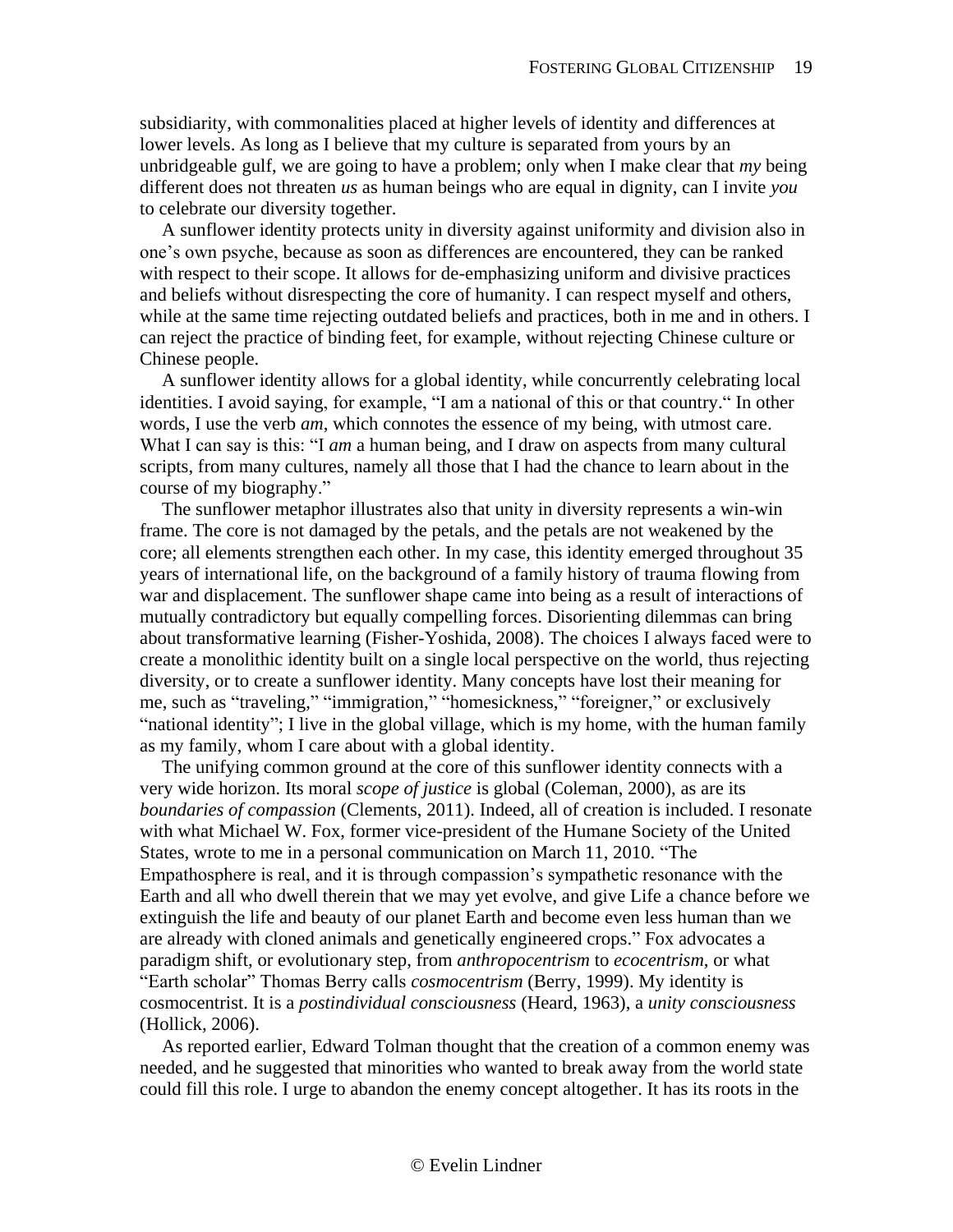security dilemma. Keeping it alive would prolong the transition to One World. Identity does not require an external enemy image to be stable; my own experience indicates that. My identity draws its strength from within, not from contrasting itself with a hostile outside. Excluding the concept of "enemy" does not mean laissez-faire or appeasement in the face of violators. When unity is endangered by diversity that has degraded into division, firm and tough *satyāgraha* is called for. Gandhi's term *satyāgraha* (nonviolent action) is assembled from *agraha* (firmness/force) and *satya* (truth-love) (Lindner, 2010, p. xxiii; see GandhiParel (Ed.), 1997, or Sharp, 2005).

To create an inclusive global identity, what is required, is *conscientization*. Conscientization is explained by peace psychologist Daniel J. Christie as follows: "A psychological process in which individuals and groups are politically transformed by building a common consciousness" (Christie, 2006, 13). John Paul Lederach, author and practitioner in the fields of conflict transformation and peace building, describes conscientization as the laborious venture of patching together a growing awareness of the fact that the self is not existing in a vacuum, but in a context (Lederach, 1995, 119).

In my work, I theorize that the *ability* to feel humiliated, not only on behalf of oneself, but also of others, in the face of violations of dignity, represents the emotional driving force that informs conscientization (Lindner, 2009c). Nelson Mandela's ability to identify with his people and their feelings of humiliation, for example, motivated him to drive major social change.

Let us, together, develop new levels of conscientization and change outdated *paradigms* (Kuhn, 1962), outdated *basic cultural codes* (Richards, 2007), outdated *epistemes* (Foucault, 1966), and outdated states of *belief* (Peirce, 1877). The dire state of the present world calls upon every world citizen to become a Gandhi or Mandela.

## **VII. Summary and Conclusions**

<span id="page-19-0"></span>Three key questions provide the structure for this summary: What do we know about fostering identification with the global community? What are the obstacles to such identification? What research is needed?

*What do we know?* We live in times of historical opportunity. Human history does not proceed in waves or circles but in paradigm leaps. *Homo sapiens* began their journey by populating the planet and this lasted for the first 95 percent of human history. Then followed a relatively short period (5 percent of human history) of vying for domination in a fragmented world with a strong security dilemma. At present, an unprecedented opportunity opens for creating a truly united world.

The opportunity arises from the fact that the security dilemma that sowed fear between communities for the past millennia, is weakening. This is historically unique. It has never occurred in humankind's history before and represents a unique chance. New awareness can now gain wider acceptance, awareness that global identification is needed to foster global cooperation ("sink or swim together"). To succeed, however, this historic window of opportunity must be actively seized.

The present global ingathering of the human tribes and the emergence of the imagery and reality of One World weakens the security dilemma. This opens space not only to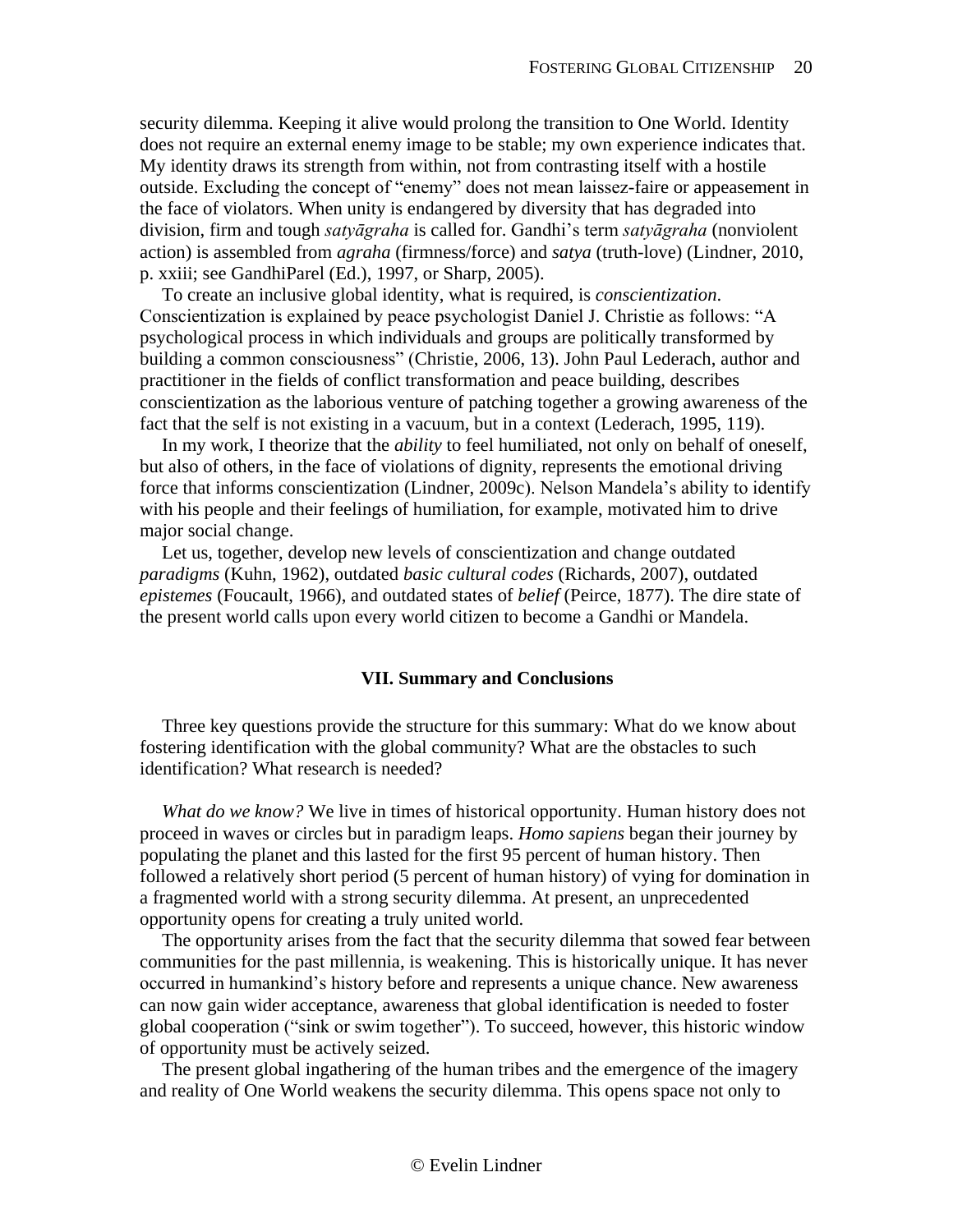unite globally and replace confrontation with cooperation, but also to replace power-over strategies with mutuality embedded in equality in dignity. Coercive hierarchies can now transmute into creative networks of unity in diversity. No longer must the human family be ranked and fragmented, but can be equal and united.

In this situation, peace psychology is called upon to inform public policy planning and vice versa. The classic Milgram and Zimbardo experiments indicate that the way institutions are built at systemic levels is of highest importance for harmonious societies. Metaemotions, or how people feel about feelings, frame and steer how feelings are felt. Metaemotions depend on cultural scripts, which, in turn, are embedded into large-scale geopolitical framings.

The transition that is needed at the current historical juncture can be described as proceeding in several intertwined loops. To overcome the current "lack of political will," a large enough group of committed citizens at all levels, from civil society to the gatekeepers of political and economic institutions, must muster sufficient awareness of global responsibility and implement new global institutional frames. A top-down transformation must be achieved by a bottom-up movement of particularly committed peace makers. Institution-building is of primary importance because decent institutions can frame subsequent feedback loops and foster global cooperation in a systemic rather than haphazard way. Any subsequent loop will have the advantage of enjoying the support from the system, no longer only depending on a few gifted Gandhi-like individuals. When new layers of "self-reforming" global institutions are implemented, they will transform local cultures and metaemotions accordingly.

If we define globalization as the coming together of the human family into One World, and egalization as the realization of equality in dignity for each member of this family, we can coin the word *globegalization*. This is shorthand for "let us come together and humanize globalization with egalization!"

*What are the obstacles to achieving identification with the global community?* It is not easy to change paradigms. A host of obstacles stands in the way of global identity building. They have to be overcome by critical thinking informing conscientization.

Misconceptions, if maintained, have destructive self-fulfilling prophecy effects. For example, human nature is widely misperceived to be competitive and aggressive, even though research shows that it is social and connective. This means that criticizing work that aims at creating harmony as "unrealistic" closes doors that are open. Or, globalization, even though it has malign aspects, has also benign aspects. Global interdependence weakens the security dilemma. This increases the chances for cooperation among equals to emerge. Awareness of this new set of conditions must trickle into global and local cultures, and into the identity of individuals, to then feed back into the creation of new and more benign global institutions. A related misconception is that men are aggressive and women are weak by nature. Yet, they are made aggressive or weak in the context of a strong security dilemma. This means that both women and men will gain by helping the security dilemma to weaken ever further.

Obstacles are manifold. *Cultural lag* (Ogburn, 1922) is a complex phenomenon. People who benefit from outdated paradigms, for instance, will cling to them. Also cycles of humiliation, if not well understood, addressed, and prevented, can introduce new and dangerous fault lines of mistrust and hostility that can quickly re-obliterate the space that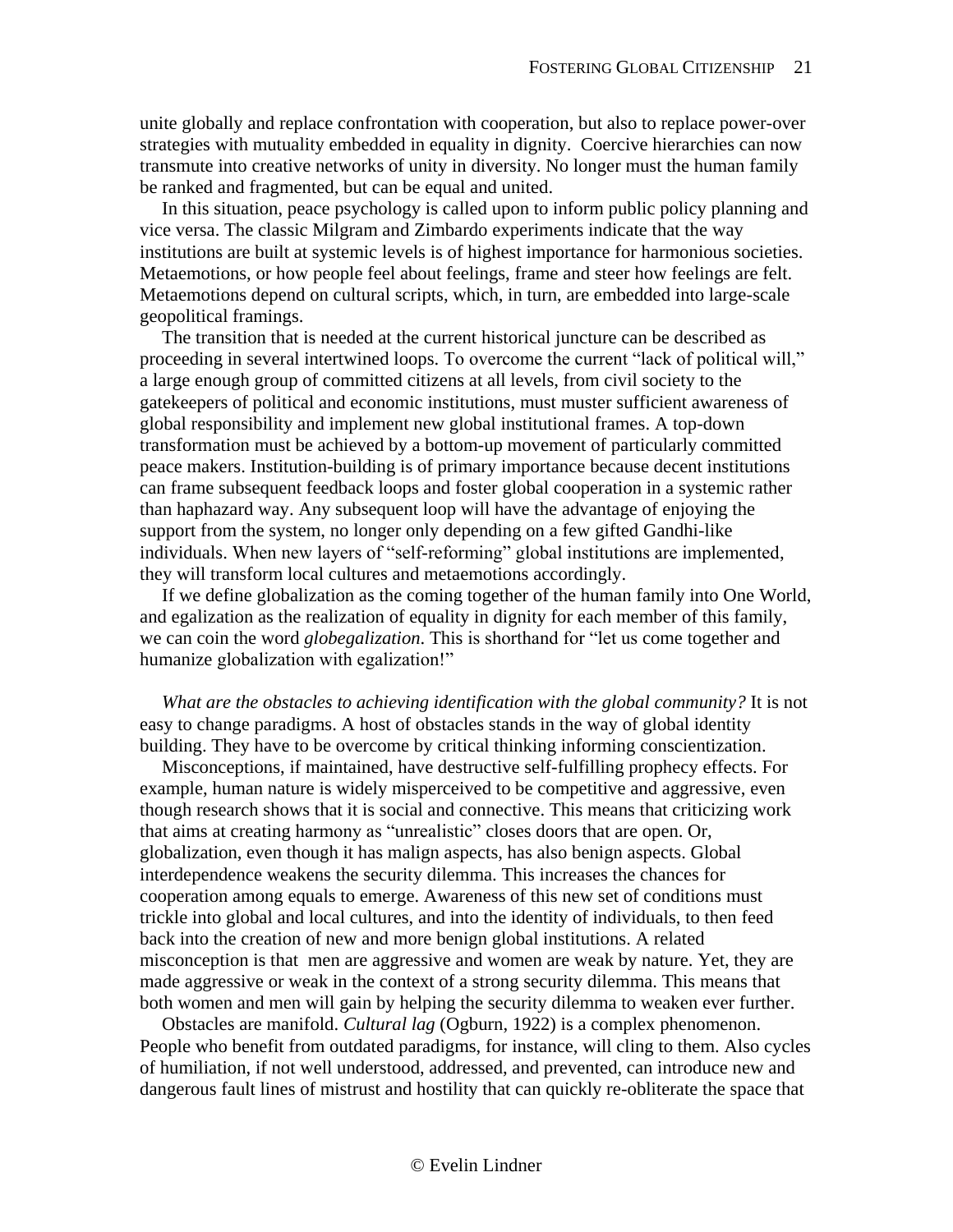conscientization otherwise opens. The humiliation stemming from colonialism, for instance, still upsets international relations and national quality of life. Zimbabwe may serve as an example.

Empty human-rights rhetoric that covers up for double standards may present the greatest danger for global identification. Ideals of human rights have their roots in many cultures. The charter of Cyrus the Great (580-529 B.C.E.) has been hailed as the first statement of human rights, and the African philosophy of *ubuntu* is of the same spirit. Double standards risk feeding the suspicion, and feeding on the suspicion, that human rights ideals are simply a Western imperialist ploy. Empty human-rights rhetoric damages the credibility of human rights ideals and diminishes their power to inform global identification.

*What research is needed to understand how to foster global identification and to overcome its obstacles?* Global decency and harmony cannot be achieved through implementing new fixed states-of-affairs, but must be conceptualized as constantly evolving processes. Research in the social sciences must inform these never-ending processes of evaluation and revision. Diverse forms of citizen participation must be tested and studied. Radical democracy must be tried. The transformative forces of new information technology must be protected and furthered.

Human rights ideals are relatively new. Research needs to clarify why they offer the most suitable normative frame for One World, not just an imperialist deception. Research has to demonstrate why the abuse of human rights ideals through double standards is so humiliating and harmful and has to be avoided both in the West and in the rest.

Research is needed to document the inherent instability of inequality and to explain why a harmonious global community must be characterized by equal rather than unequal entitlement of its member to dignity and respectful treatment. Research must underpin why equality in dignity and rights does not translate into uniformity, but unity in diversity.

Concepts such as unity in diversity and subsidiarity are central. Research must elucidate how local diversity can flourish under an umbrella of global unity, and how subsidiarity can help to realize this.

To achieve global unity in diversity, to build a decent dignified harmonious world society of citizens with a global identity, it may be helpful to design institutional frames that re-arrange the order of embeddedness of Alan Fiske's four forms of organizing sociality—(1) communal sharing, CS, (2) authority ranking, AR (3) equality matching, EM, and (4) market pricing, MP. Perhaps communal sharing must be given priority? Perhaps this will persuade people to develop a global identity of unity in diversity, or what I call a *sunflower identity*? Perhaps this will convince individuals and groups, from local to global levels, from citizens to the United Nations and other international organizations, to think and evaluate how what they do, or could do, affects the global community?

Times of crisis are times when all have to step back and re-evaluate not just the surface of arrangements, but their deep structures. Researchers can analyze and synthesize; this is their expertise. They are therefore the first who have to step up to this challenge. Academic research must be made free, free of national and corporate interest. A World Dignity University is needed (www.worlddignityuniversity.org). A period of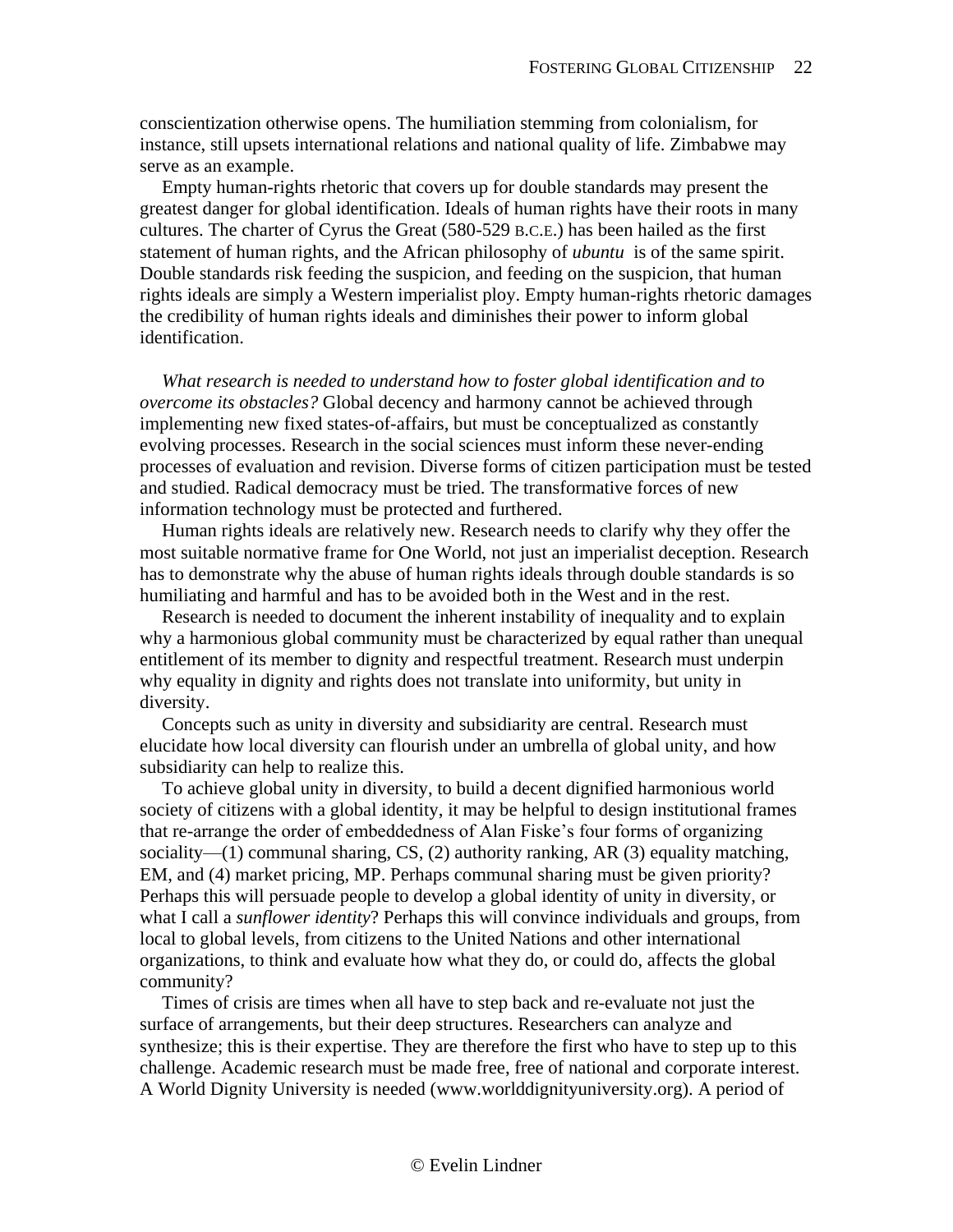global brainstorming must imagine new bargains. How should the new arrangements look like that humanity needs to implement in the face of crisis? Table 1 is an offer to researchers, a brainstorm on how the humanization of globalization through egalization, a process I call *globegalization*, could be envisaged.

| First 95 percent of<br>human history: CS<br>defines AR | Past 5 percent of<br>human history:<br><b>AR</b> defines CS | $(2-3)$<br><b>Present-day</b><br>humiliating<br>globalization: MP<br>defines AR | (3)<br><b>Future</b><br>globegalization:<br><b>CS</b> defines AR |
|--------------------------------------------------------|-------------------------------------------------------------|---------------------------------------------------------------------------------|------------------------------------------------------------------|
| CS defines AR                                          | AR définès CS<br>EM<br>MP                                   | MP defines AR<br>EM<br>$\overline{\text{CS}}$                                   | CS defines AR<br>ЕN                                              |

# **Table 1: How Globegalization Can Frame Global Citizenship**

Margaret Mead encourages us: "Never doubt that a small group of thoughtful,

committed citizens can change the world. Indeed, it is the only thing that ever has."

<span id="page-22-0"></span>Morton Deutsch invested his life work in researching cooperation. This research has never been as important as now.

## **References**

Allen, Paula Gunn (1992). *The Sacred Hoop: Recovering the Feminine in American Indian Traditions.* Boston, MA: Beacon Press.

Axelrod, Robert (1990). *The Evolution of Cooperation.* London: Penguin Books.

- Banks, James A., Cookson, Peter, Gay, Geneva, Hawley, Willis D., Irvine, Jacqueline Jordan, Nieto, Sonia, Schofield, Janet Ward, and Stephan, Walter G. (2001). Diversity Within Unity: Essential Principles for Teaching and Learning in a Multicultural Society. Seattle: Center for Multicultural Education, College of Education, University of Washington, Seattle.
- Battle, Michael Jesse (1997). *Reconciliation. The Ubuntu Theology of Desmond Tutu.*  Cleveland, OH: Pilgrim Press.

Bauwens, Michael (2008). *The Political Economy of Peer Production.* Kaiserslautern, Germany: Project Oekonux, en.wiki.oekonux.org/Oekonux/TranslationProjects/BauwensPoliticalEconomy#id 2.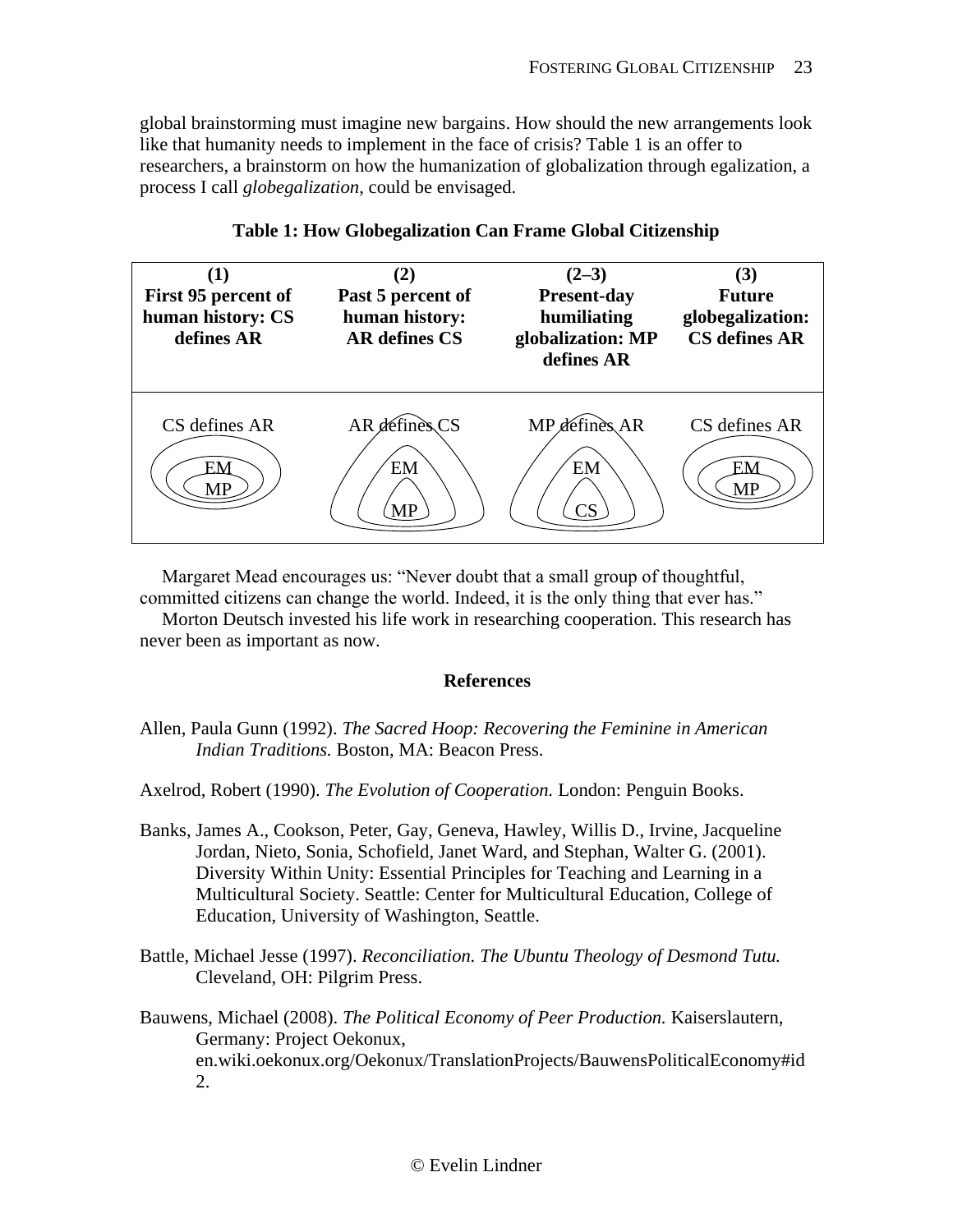- Belenky, Mary Field (1997). *Women's Ways of Knowing: The Development of Self, Voice, and Mind.* 10th anniversary edition. New York: Basic Books.
- Berry, Thomas (1999). *The Great Work: Our Way into the Future.* New York: Bell Tower.
- Bond, Michael Harris (1998). Unity in Diversity: Orientations and Strategies for Building a Harmonious, Multicultural Society. In *Trames, A Journal of the Humanities and Social Sciences, 3* (2), pp. 234-263.
- Bond, Michael Harris (2004). Culture and Aggression From Context to Coercion. In *Personality and Social Psychology Review, 8*, pp. 62-78.
- Boulding, Elise (1988). *Building a Global Civic Culture: Education for an Interdependent World.* New York: Teachers College Press.
- Brafman, Oris and Brafman, Rom (2008). *Sway: The Irresistible Pull of Irrational Behavior.* New York: Doubleday Business.
- Castells, Manuel (1996). *The Information Age: Economy, Society and Culture. Vol. 1: The Rise of the Network Society, Vol. 2: The Power of Identity, Vol. 3: End of Millennium).* Cambridge, MA, Oxford: Blackwell.
- Christie, Daniel J. (2006). What Is Peace Psychology the Psychology of? In *Journal of Social Issues, 62* (1), pp. 1-17
- Clements, Kevin Paul (2011). *Enlarging the Boundaries of Compassion.* Brisbane, Australia: University of Queensland Press, forthcoming.
- Coleman, Peter T. (2000). Power and Conflict. In Deutsch, Morton and Coleman, Peter T. (Eds.), *The Handbook of Conflict Resolution: Theory and Practice.* (pp. 108- 130) San Francisco, CA: Jossey-Bass.
- Coleman, Peter T., Bui-Wrzosinska, Lan, and Nowak, Andrzej (2008). *Toward a Dynamical Model of Power and Conflict.* Chicago, IL: Paper presented at the 21st Annual Conference of the International Association of Conflict Management, July, 2008.
- Deming, W. Edwards (1986). *Out of the Crisis: Quality, Productivity and Competitive Position.* Cambridge: Cambridge University Press.
- Deutsch, Morton (1973a). Cooperative and Competitive Processes. *The Resolution of Conflict: Constructive and Destructive Processes.* (pp. 20-32) New Haven, CT: Yale University Press, [www.tc.edu/i/a/document/9741\\_TheResolutionofConflict.pdf.](http://www.tc.edu/i/a/document/9741_TheResolutionofConflict.pdf)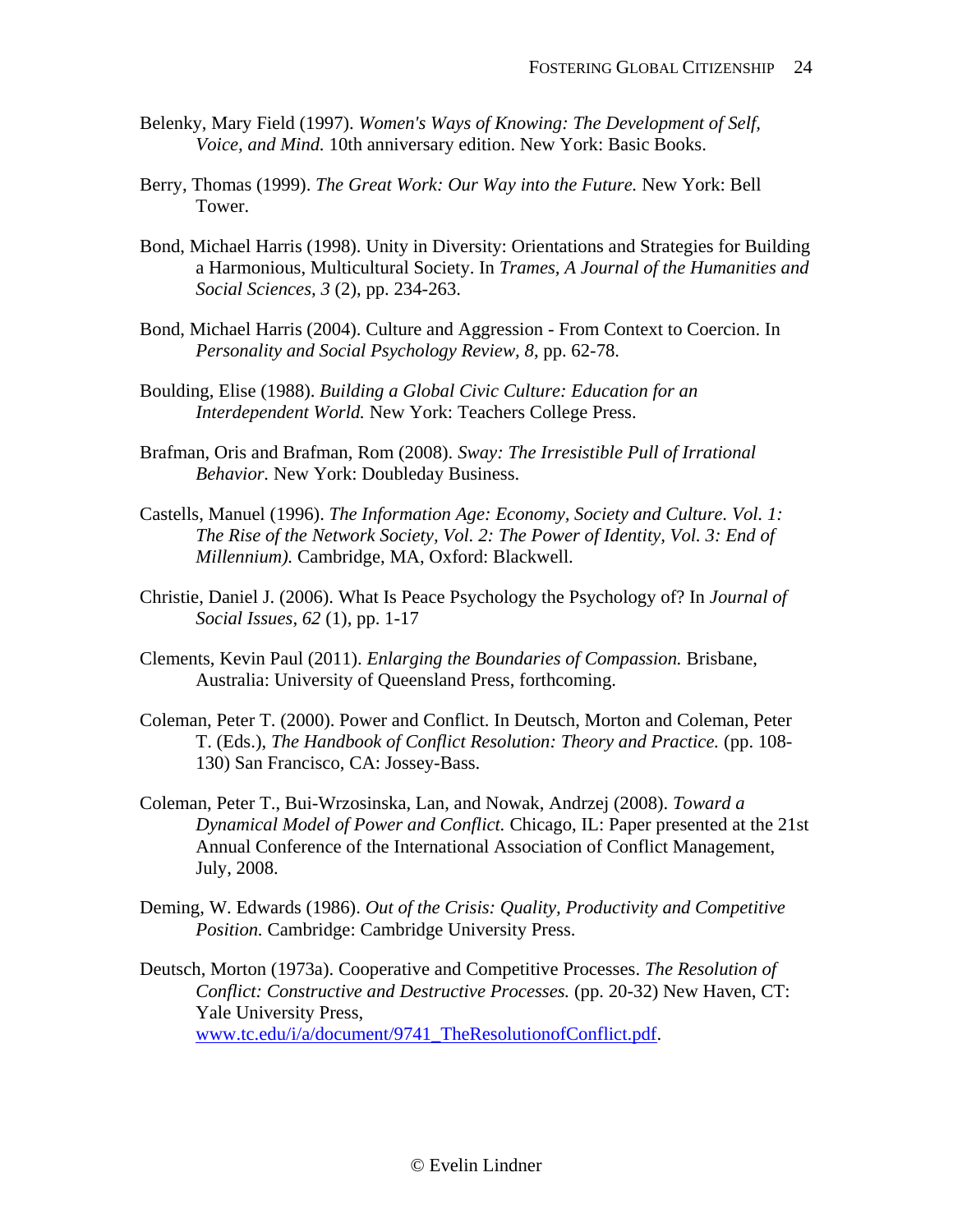- Deutsch, Morton (1973b). Factors Influencing the Resolution of Conflict. *The Resolution of Conflict: Constructive and Destructive Processes.* (pp. 351-400) New Haven, CT: Yale University Press.
- Deutsch, Morton (1973c). Group Formation. *The Resolution of Conflict: Constructive and Destructive Processes.* (pp. 48-66) New Haven, CT: Yale University Press, [www.tc.edu/i/a/document/9628\\_GroupFormation.pdf.](http://www.tc.edu/i/a/document/9628_GroupFormation.pdf)
- Deutsch, Morton (2004). *Oppression and Conflict.* New York: Note prepared for the "Workshop on Humiliation and Violent Conflict," November 18-19, 2004, at Columbia University, based on the plenary address given at the annual meetings of the International Society of Justice Research in Skovde, Sweden, on June 17, 2002, [www.tc.edu/i/a/document/9523\\_DestructiveConflictandOppression.pdf.](http://www.tc.edu/i/a/document/9523_DestructiveConflictandOppression.pdf)
- Dewey, John (1909). *How We Think.* Boston: Heath.
- Dower, John W. (1999). *Embracing Defeat: Japan in the Wake of World War II.* New York: Norton.
- Dweck, Carol S. (1999). *Self-Theories: Their Role in Motivation, Personality, and Development.* Philadelphia, PA: Psychology Press.
- Dweck, Carol S. (2008). *Mindset: The New Psychology of Success.* New York: Random House.
- Eisler, Riane Tennenhaus (1987). *The Chalice and the Blade: Our History, Our Future.*  London: Unwin Hyman.
- Elias, Norbert (1987). *Involvement and Detachment. Contributions to the Sociology of Knowledge.* Oxford: Basil Blackwell, first published as *Engagement und Distanzierung. Arbeiten zur Wissenssoziologie I*, edited by Michael Schröter, Frankfurt am Main: Suhrkamp, 1983.
- Etzioni, Amitai (2006). A Neo-Communitarian Approach to International Relations: Rights and the Good. In *Human Rights Review, 7* (4, July-September), pp. 69-80.
- Fisher-Yoshida, Beth (2008). Coaching to Transform Perspective. In Mezirow, Jack and Taylor, Edward W. (Eds.), *Transformative Learning in Action.* San Francisco: Jossey-Bass.
- Fiske, Alan Page (1991). *Structures of Social Life: The Four Elementary Forms of Human Relations - Communal Sharing, Authority Ranking, Equality Matching, Market Pricing.* New York: Free Press.
- Foucault, Michel (1966). *Les Mots Et Les Choses: Une Archéologie Des Sciences Humaines.* Paris: Gallimard.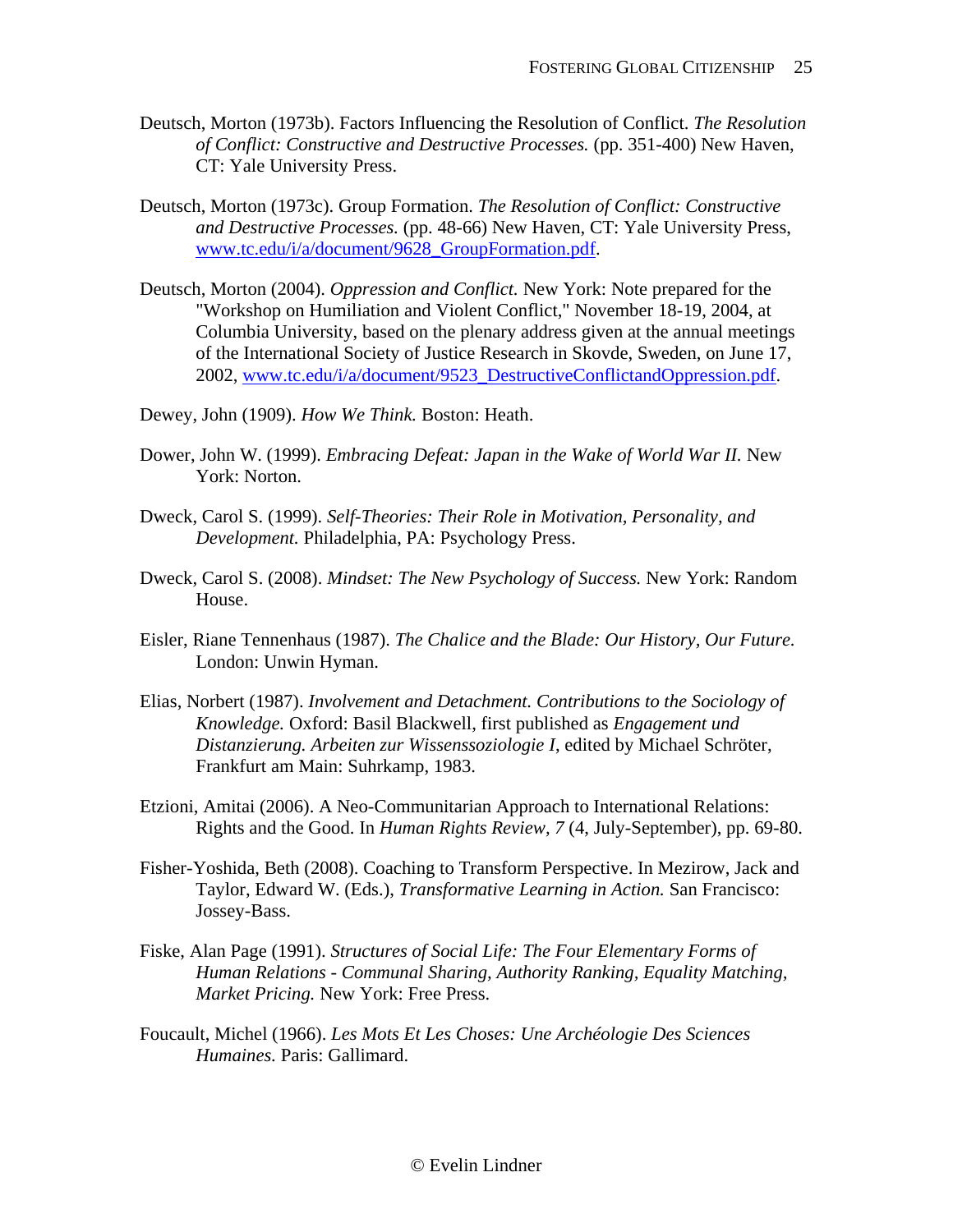- Frankl, Viktor Emil (1963). *Man's Search for Meaning: An Introduction to Logotherapy.*  Boston, MA: Beacon Press.
- Freire, Paulo (1973). *Education for Critical Consciousness.* New York: Continuum.
- Fry, Douglas P. (2006). *The Human Potential for Peace: An Anthropological Challenge to Assumptions About War and Violence.* New York and Oxford: Oxford University Press.
- Gandhi, Mohandas Karamchand Parel, Anthony J. (Ed.) (1997). *Hind Swaraj and Other Writings.* Cambridge: Cambridge University Press.
- Goffman, Erving (1974). *Frame Analysis: An Essay on the Organization of Experience.*  New York: Harper and Row.
- Gottman, John Mordechai, Katz, Lynn Fainsilber, and Hooven, Carole (1997). *Meta-Emotion: How Families Communicate Emotionally.* Mahwah, NJ: Erlbaum.
- Granovetter, Mark S. (1973). The Strength of Weak Ties. In *American Journal of Sociology, 78* (May), pp. 1360-1380.
- Gurr, Ted Robert (2000). *People Versus States.* Washington DC: United States Institute of Peace.
- Halperin, Eran, Sharvit, Keren, and Gross, James J. (2010). Emotion and Emotion Regulation in Intergroup Conflict: An Appraisal Based Framework. In Bar-Tal, Daniel (Ed.), *Intergroup Conflicts and Their Resolution: Social Psychological Perspectives.* New York: Psychology Press.
- Harris, La Donna and Wasilewski, Jacqueline Howell (2004). Indigeneity, an Alternative Worldview: Four R's (Relationship, Responsibility, Reciprocity, Redistribution) Versus Two P's (Power and Profit). Sharing the Journey Towards Conscious Evolution. In *Systems Research and Behavioral Science, 21* (5), pp. 489-504.
- Heard, Gerald (1963). *The Five Ages of Man.* New York: Julian Press.
- Herz, John H. (1950). Idealist Internationalism and the Security Dilemma. In *World Politics, II*, pp. 157-180.
- Hollick, Malcolm (2006). *The Science of Oneness: A Worldview for the Twenty-First Century.* Ropley, Hampshire, UK: O-Books.
- Ignatieff, Michael (1999). *The Warrior's Honor: Ethnic War and the Modern Conscience.* London: Vintage.
- Janis, Irving L. (1994). Groupthink. In Lesko, Wayne A. (Ed.), *Readings in Social Psychology: General, Classic, and Contemporary Selections. Chapter 12: Groups and Individual Behavior.* (pp. 321-333) Needham Heights, MA: Allyn and Bacon.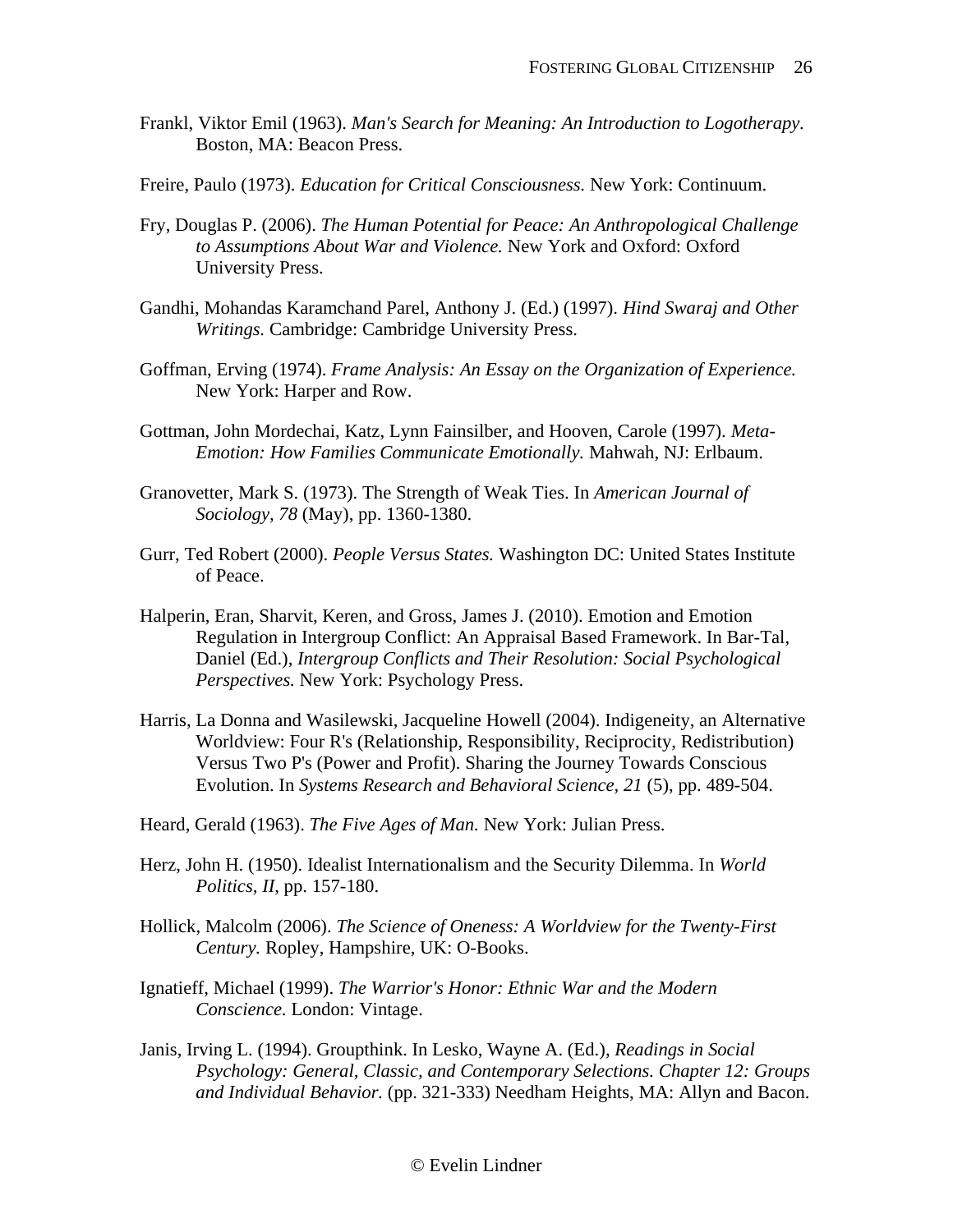- Jones, James Edward (2006). *The Post Victim Ethical Exemption Syndrome: An Outgrowth of Humiliation.* New York: Paper presented at the 3rd Workshop on Humiliation and Violent Conflict, Columbia University, December 14-15, 2006.
- Kuhn, Thomas S. (1962). *The Structure of Scientific Revolutions.* Chicago: University of Chicago Press.
- Kühne, Thomas (2008). Male Bonding and Shame Culture: Hitler's Soldiers and the Moral Basis of Genocidal Warfare. In Jensen, Olaf and Szejnmann, Claus-Christian W. (Eds.), *Ordinary People As Mass Murderers: Perpetrators in Comparative Perspectives.* (pp. 55-77) Basingstoke, UK: Palgrave Macmillan.
- Lane, Robert (2001). *Loss of Happiness in Market Democracies.* New Haven, CT: Yale University Press.
- Lederach, John Paul (1995). *Preparing for Peace: Conflict Transformation Across Cultures.* Syracuse, NY: Syracuse University Press.
- Lessig, Lawrence (2005). *Free Culture: The Nature and Future of Creativity.* New York: Penguin Books.
- Liberman, Varda, Samuels, Steven M., and Ross, Lee D. (2004). The Name of the Game: Predictive Power of Reputations Versus Situational Labels in Determining Prisoner's Dilemma Game Moves. In *Personality and Social Psychology Bulletin, 30* (X), pp. 1-11.
- Lindner, Evelin Gerda (2000). *The Psychology of Humiliation: Somalia, Rwanda / Burundi, and Hitler's Germany.* Oslo, Norway: University of Oslo, Department of Psychology, doctoral dissertation in psychology.
- Lindner, Evelin Gerda (2006). *Making Enemies: Humiliation and International Conflict.*  Westport, CT: Praeger Security International, Greenwood.
- Lindner, Evelin Gerda (2007). Avoiding Humiliation From Intercultural Communication to Global Interhuman Communication. In *Journal of Intercultural Communication, SIETAR Japan, 10*, pp. 21-38.
- Lindner, Evelin Gerda (2009a). *Emotion and Conflict: How Human Rights Can Dignify Emotion and Help Us Wage Good Conflict.* Westport, CT: Praeger Security International, Greenwood.
- Lindner, Evelin Gerda (2009b). Genocide, Humiliation, and Inferiority: An Interdisciplinary Perspective. In Robins, Nicholas A. and Jones, Adam (Eds.), *Genocides by the Oppressed: Subaltern Genocide in Theory and Practice.* (pp. 138-158) Bloomington: Indiana University Press.
- Lindner, Evelin Gerda (2009c). How Asia Can Contribute to World Peace Psychology: Creating a Dignified and Peaceful World by Employing Unity in Diversity. In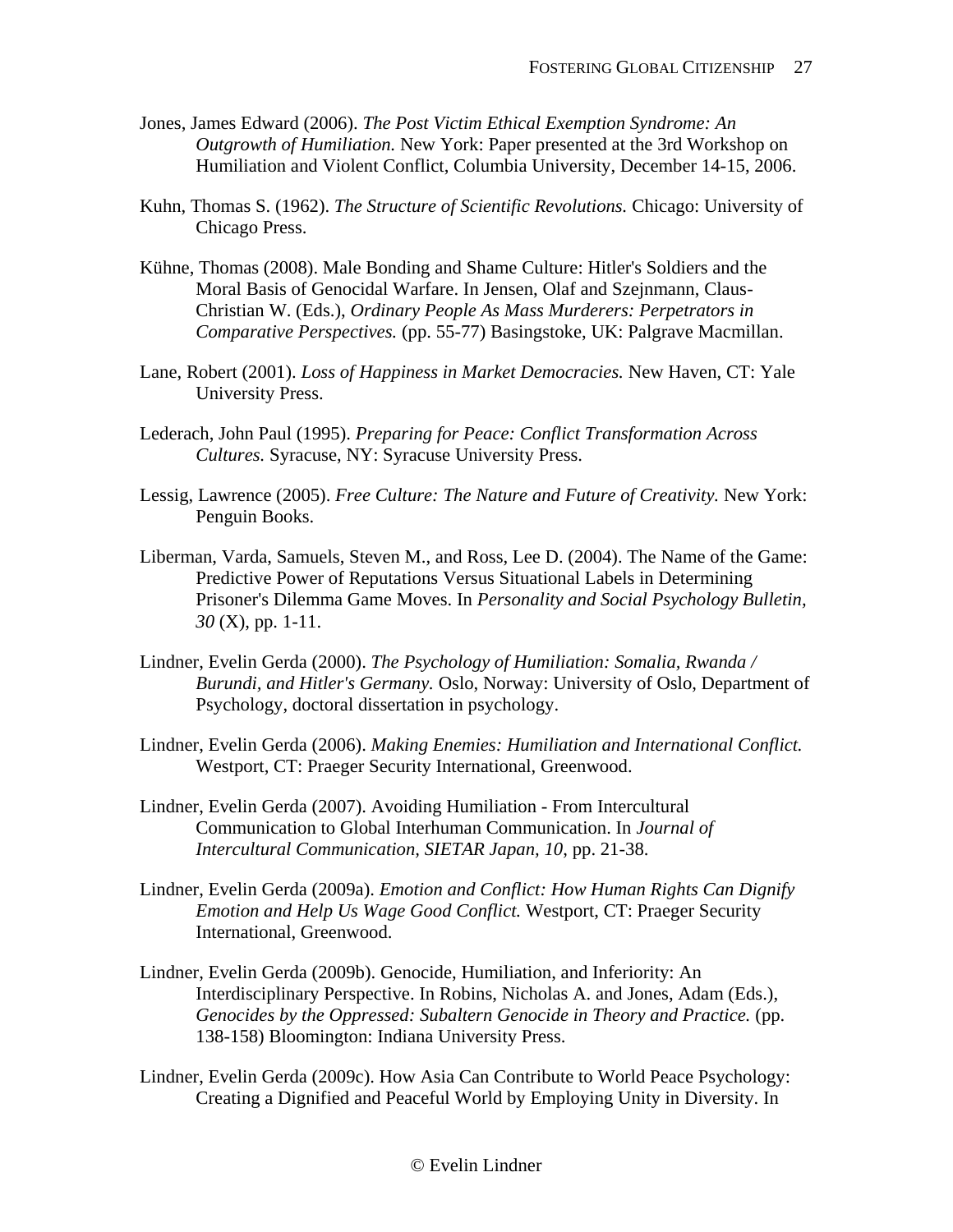Montiel, Cristina Jayme and Noor, Noraini M. (Eds.), *Peace Psychology in Asia.* (pp. 289-306) New York: Springer Science and Business Media (Springer SBM).

- Lindner, Evelin Gerda (2010). *Gender, Humiliation, and Global Security: Dignifying Relationships From Love, Sex, and Parenthood to World Affairs.* Santa Barbara, CA: Praeger Security International, ABC-CLIO.
- Mann, Barbara Alice (2000). *Iroquoian Women, the Gantowisas.* New York: Peter Lang.
- Margalit, Avishai (1996). *The Decent Society.* Cambridge, MA: Harvard University Press.
- Margalit, Avishai (2002). *The Ethics of Memory.* Cambridge, MA: Harvard University Press.
- Marshall, Monty G. (1999). *Third World War: System, Process, and Conflict Dynamics.*  Lanham, MD: Rowman and Littlefield.
- Matsumoto, David Ricky, Yoo, Hee Seung, and LeRoux, Jeffery A. (2005). Emotion and Intercultural Communication. In Kotthoff, Helga and Spencer-Oatley, Helen (Eds.), *Handbook of Applied Linguistics, Volume 7: Intercultural Communication.* The Hague, The Netherlands: Mouton de Gruyter.
- McCall, George J. (1970). *Social Relationships.* Chicago: Aldine.
- Milgram, Stanley (1974). *Obedience to Authority.* New York: Harper and Row.
- Miller, William Ian (1993). *Humiliation and Other Essays on Honor, Social Discomfort, and Violence.* Ithaca, NY: Cornell University Press.
- O'Neill, Maggie (2010). *Asylum, Migration and Community.* Bristol, UK: Policy Press.
- Ogburn, William Fielding (1922). *Social Change With Respect to Culture and Original Nature.* New York: Viking Press.
- Pearce, W. Barnett (2007). *New Models for Communication: From Theory to Praxis, From Objectivism to Constructionism, and From Representation to Reflexivity.*  Risør, Norway: Presentation given at the Norwegian Family Therapy Association (NFFT), Risør Seminar, June 14-15, 2007.
- Peirce, Charles Sanders (1877). The Fixation of Belief. In *Popular Science Monthly, 12* (November), pp. 1-15.
- Pettigrew, Thomas F. and Tropp, Linda R. (2006). A Meta-Analytic Test of Intergroup Contact Theory. In *Journal of Personality and Social Psychology, 90* (5), pp. 751- 783.